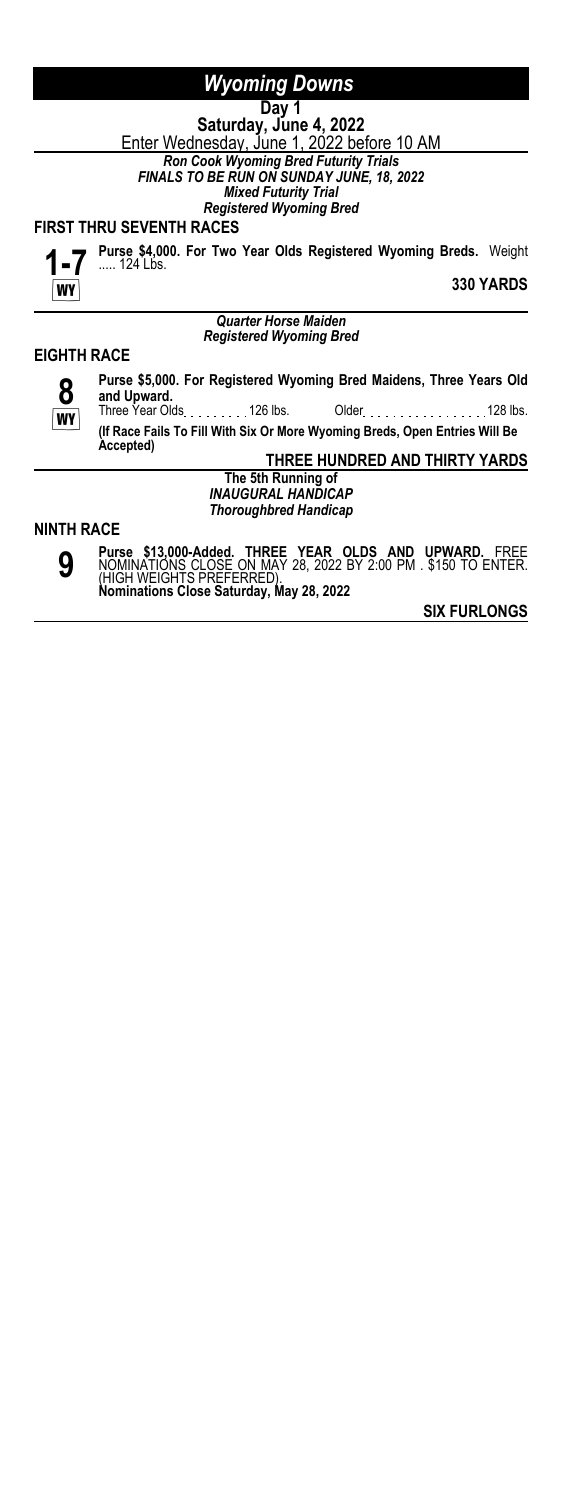# **Day 1**

**Saturday, June 4, 2022** <u>Enter Wednesday, June 1, 2022 before 10 AM</u>

*Thoroughbred Allowance Registered Wyoming Bred*

# **TENTH RACE**

**Purse \$9,000. For Registered Wyoming Bred Three Year Olds.**

**10 WY** 

Weight 124 lbs.

**(If Race Fails To Fill With Six Or More Wyoming Breds, Open Entries Will Be Accepted) Also Taken Open & Six Furlongs**

*Quarter Horse Claiming*

**FIVE FURLONGS**

### **SUBSTITUTE RACE NO 1**



S1 Purse \$6,500. For Three Year Olds and Upward Which Have Never Won **Three Races.** Older New York 128 lbs. **CLAIMING PRICE \$7,500** 126 lbs. **Condition Eligibility Preferred. EIGHT HUNDRED AND SEVENTY YARDS**

# *Thoroughbred Maiden*

# **SUBSTITUTE RACE NO 2**



**S2** Purse \$5,000. For Maidens, Three Years Old.<br>
weight 124 lbs.

**FIVE FURLONGS**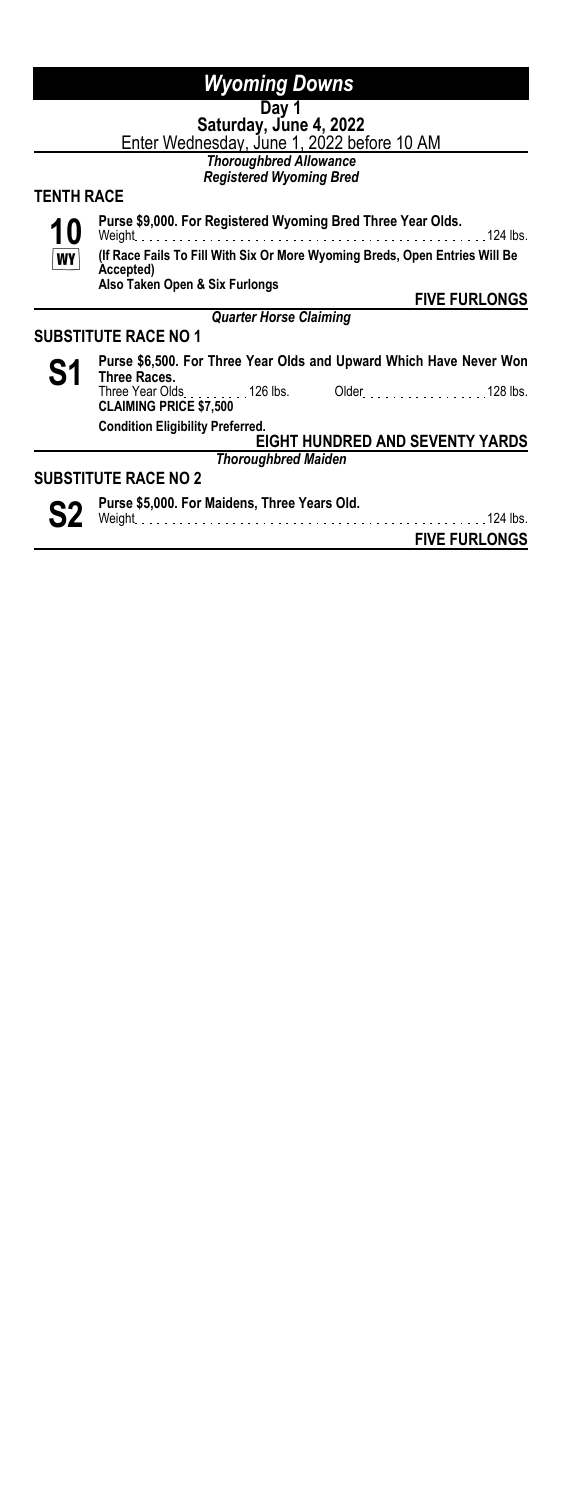#### **Day 2 Sunday, June 5, 2022**

Enter Thursday, June 2, 2022 before 10 AM

*Quarter Horse Maiden*

#### **FIRST RACE**

**1**

**Purse \$5,000. For Maidens, Two Years Old.**

Weight 124 lbs. **TWO HUNDRED AND TWENTY YARDS**

*Quarter Horse Maiden Registered Wyoming Bred*

### **SECOND RACE**

**2**

**Purse \$5,000. For Registered Wyoming Bred Maidens, Three Years Old.**

Weight 126 lbs. **(If Race Fails To Fill With Six Or More Wyoming Breds, Open Entries Will Be**

WY **Accepted)**

**THREE HUNDRED AND FIFTY YARDS** *Quarter Horse Allowance*

### **THIRD RACE**

**3 Purse \$7,000. For Three Year Olds and Upward Which Have Never Won Two Races.** Three Year Olds. . . . . . . . . 126 lbs. Older . . . . . . . . . . . . . . . . 128 lbs.

**THREE HUNDRED YARDS**

*Quarter Horse Claiming*

# **FOURTH RACE**

**4 Purse \$6,500. For Three Year Olds and Upward Which Have Never Won Three Races.** Older 128 lbs. **CLAIMING PRICE \$7,500** 126 lbs.<br>**CLAIMING PRICE \$7,500** 

**Condition Eligibility Preferred.**

### **THREE HUNDRED AND FIFTY YARDS**

#### **The 5th Running of** *GOVERNOR'S CUP HANDICAP Quarter Horse Stakes*

#### **FIFTH RACE**

**5**

Purse \$13,000-Added. THREE YEAR OLDS AND UPWARD. FREE<br>NOMINATIONS DUE BY JUNE 29, 2022 BY 2:00 PM. \$150 TO ENTER.<br>(HIGH MONEY EARNED LIFETIME AT TIME OF ENTRY PREFERRED.)<br>Three Year Olds .......... 126 Lbs Older ..........

**THREE HUNDRED YARDS**

*Thoroughbred Maiden Registered Wyoming Bred*

### **SIXTH RACE**



**Purse \$5,000. For Registered Wyoming Bred Maidens, Three Years Old and Upward.**

Older No. 100 lbs. 2010 lbs. **(If Race Fails To Fill With Six Or More Wyoming Breds, Open Entries Will Be Accepted)**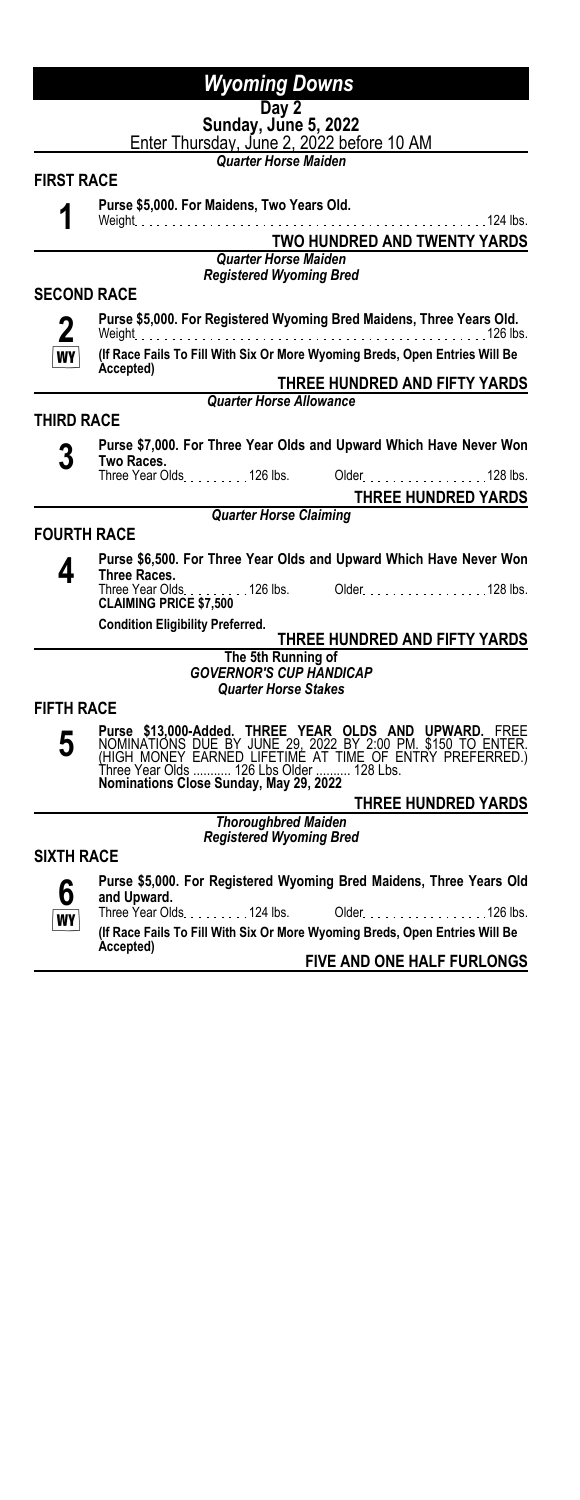|                     | <b>Wyoming Downs</b>                                                                                                                                                                                                                                                                 |
|---------------------|--------------------------------------------------------------------------------------------------------------------------------------------------------------------------------------------------------------------------------------------------------------------------------------|
|                     | Day 2<br>Sunday, June 5, 2022<br>Enter Thursday, June 2, 2022 before 10 AM                                                                                                                                                                                                           |
|                     | <b>Thoroughbred Claiming</b>                                                                                                                                                                                                                                                         |
| <b>SEVENTH RACE</b> |                                                                                                                                                                                                                                                                                      |
|                     | Purse \$6,500. For Three Year Olds and Upward Which Have Not Won A<br>Race In 2022 or Which Have Never Won Four Races.<br>Three Year Olds. 124 lbs. Older. 126 lbs.<br><b>CLAIMING PRICE \$5,000</b>                                                                                 |
|                     | FIVE AND ONE HALF FURLONGS                                                                                                                                                                                                                                                           |
|                     | <b>Thoroughbred Claiming</b>                                                                                                                                                                                                                                                         |
| <b>EIGHTH RACE</b>  |                                                                                                                                                                                                                                                                                      |
| 8                   | Purse \$5,500. For Three Year Olds and Upward Which Have Never Won<br>Three Races.                                                                                                                                                                                                   |
|                     | Three Year Olds. 124 lbs. Older. 126 lbs.<br><b>CLAIMING PRICE \$5,000</b>                                                                                                                                                                                                           |
|                     | <b>Condition Eligibility Preferred.</b><br><b>FOUR AND ONE HALF FURLONGS</b>                                                                                                                                                                                                         |
|                     | <b>Thoroughbred Allowance Optional Claiming</b>                                                                                                                                                                                                                                      |
| <b>NINTH RACE</b>   |                                                                                                                                                                                                                                                                                      |
| 9                   | Purse \$8,500. For Three Year Olds and Upward Which Have Never Won<br>Two Races Other Than Maiden, Claiming, Starter, Trial Or State Bred or<br>Which Have Never Won Three Races or Claiming Price \$12,500.<br>Three Year Olds. 124 lbs. Older. 126 lbs.<br>CLAIMING PRICE \$12,500 |
|                     | <b>SIX FURLONGS</b>                                                                                                                                                                                                                                                                  |
|                     | <b>Thoroughbred Claiming</b>                                                                                                                                                                                                                                                         |
|                     | <b>Fillies &amp; Mares</b>                                                                                                                                                                                                                                                           |
| <b>TENTH RACE</b>   |                                                                                                                                                                                                                                                                                      |
| 10                  | Purse \$6,500. For Fillies And Mares Three Years Old and Upward Which<br>Have Not Won Two Races In 2022 or Which Have Never Won Four<br>Races.                                                                                                                                       |
|                     | Three Year Olds. 124 lbs. Older. 126 lbs.<br><b>CLAIMING PRICE \$5,000</b>                                                                                                                                                                                                           |
|                     | <b>FOUR AND ONE HALF FURLONGS</b>                                                                                                                                                                                                                                                    |
|                     | <b>Quarter Horse Allowance</b>                                                                                                                                                                                                                                                       |
|                     | <b>SUBSTITUTE RACE NO 1</b>                                                                                                                                                                                                                                                          |
|                     | Purse \$7,000. For Two Year Olds Which Have Never Won Two Races.<br>124 lbs.                                                                                                                                                                                                         |
|                     | THREE HUNDRED YARDS                                                                                                                                                                                                                                                                  |
|                     | <b>Thoroughbred Claiming</b>                                                                                                                                                                                                                                                         |
|                     | <b>SUBSTITUTE RACE NO 2</b>                                                                                                                                                                                                                                                          |

**S2** Purse \$6,500. For Three Year Olds and Upward Which Have Not Won A<br>
Three Year Olds 1202 or Which Have Never Won Four Races.<br>
CLAIMING PRICE \$5,000<br>
CLAIMING PRICE \$5,000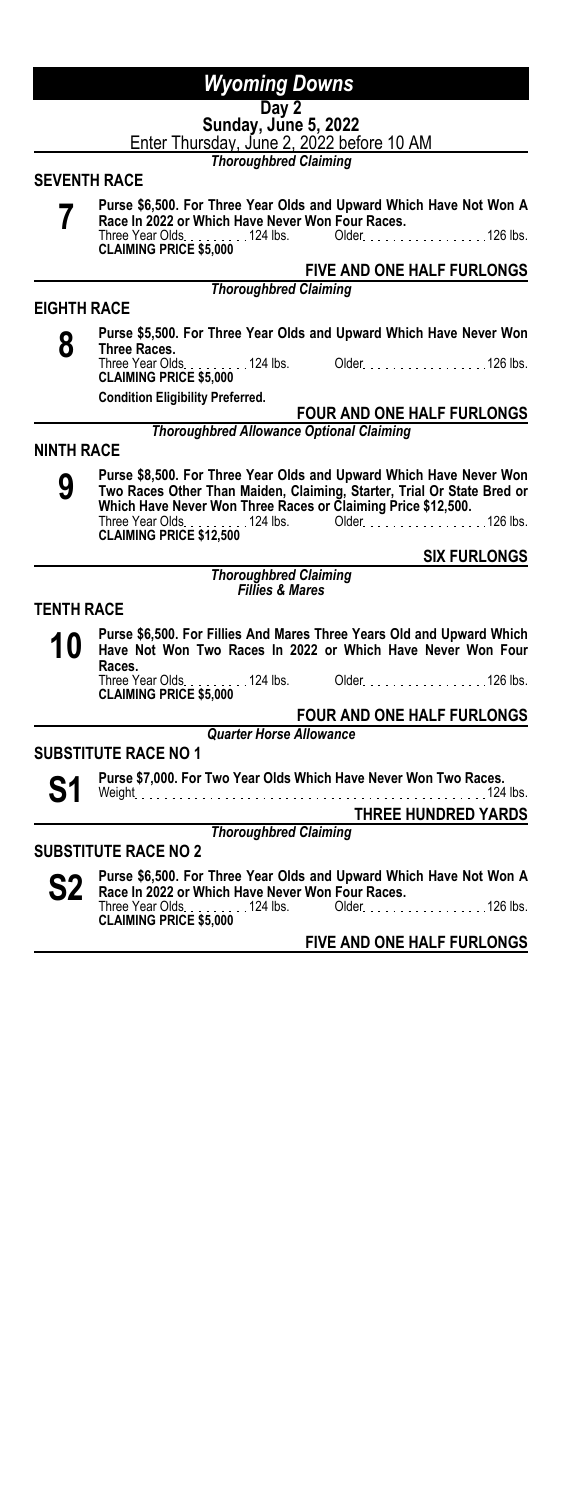# **Day 3**

**Saturday, June 11, 2022** Enter Wednesday, June 8, 2022 before 10 AM

*89 & Under*

*FINALS TO BE RUN ON JUNE 11, 2022*

*Quarter Horse Stakes Trial*

#### **FIRST THRU THIRD RACES**



1-3 Purse \$4,000. For Three Year Olds and Older Which Have Not Earned a<br>1-3 Speed Index of 90 or Higher as of January 1, 2022. (As Recognized by<br>AQHA Records.) Three Year Olds ......... 126 Lbs. Older ........... 128 Lbs.

# **FOUR HUNDRED YARDS**

*AQHA 870 CHALLENGE TRIALS Quarter Horse Trials*

**FOURTH THRU SIXTH RACES**

4 - 6 Purse \$4,000. Quarter Horses Three Year and Older. Challenge enrolled<br>forest that remain eligible by paying the required nomination and sustaining<br>fees. Three Year Olds ...... 126 Lbs. Older .......... 128 Lbs. Trial

#### **EIGHT HUNDRED AND SEVENTY YARDS** *Thoroughbred Claiming*

#### **SEVENTH RACE**

**7 Purse \$6,000. For Three Year Olds and Upward Which Have Never Won Three Races.** Older National 2010 lbs. **CLAIMING PRICE \$5,000**<br>**CLAIMING PRICE \$5,000** 

**Condition Eligibility Preferred.**

**FOUR AND ONE HALF FURLONGS**

*Quarter Horse Maiden Claiming Registered Wyoming Bred*

#### **EIGHTH RACE**

**8** Ö **Purse \$4,500. For Registered Wyoming Bred Maidens, Three Years Old and Upward.**<br>Three Year Olds Older National 2010 128 lbs. **CLAIMING PRICE \$10,000**<br>**CLAIMING PRICE \$10,000** 

**(If Race Fails To Fill With Six Or More Wyoming Breds, Open Entries Will Be Accepted)**

**THREE HUNDRED AND FIFTY YARDS**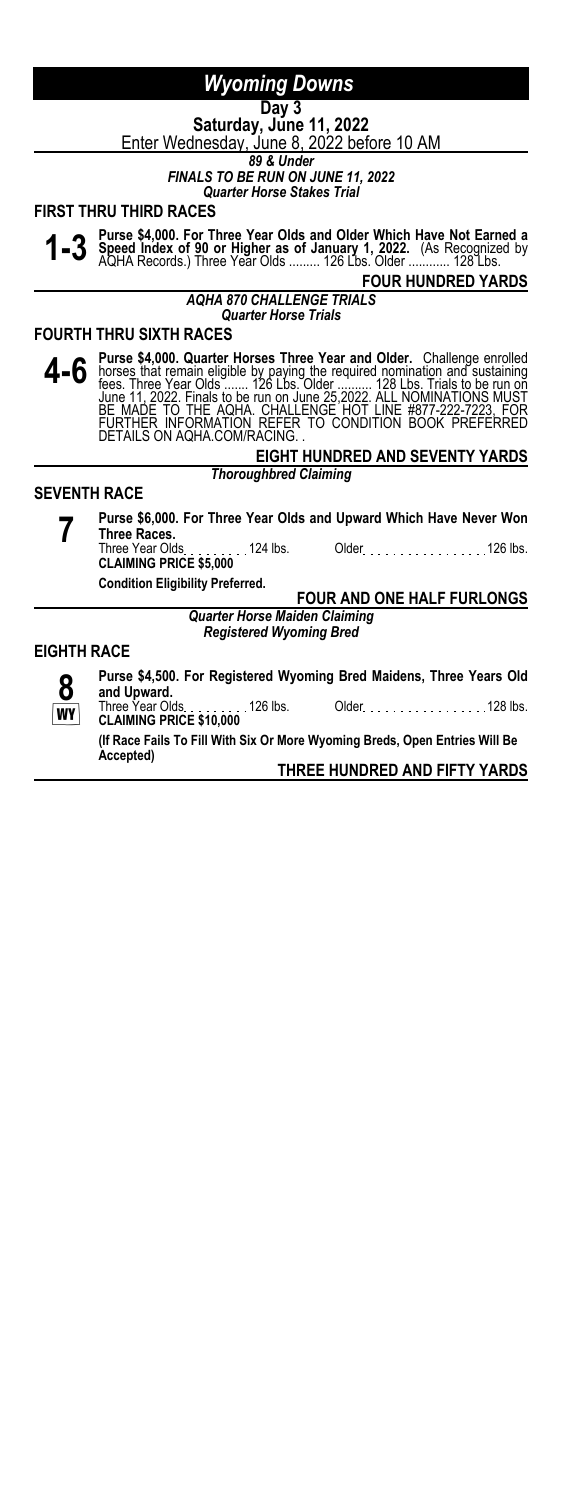#### **Day 3 Saturday, June 11, 2022**

Enter Wednesday, June 8, 2022 before 10 AM

*Thoroughbred Starter Allowance*

#### **NINTH RACE**

**9**

**Purse \$6,000. For Three Year Olds and Upward Which Have Started For A Claiming Price Of \$4,000 Or Less In 2021 - 2022.** Three Year Olds. . . . . . . . . 124 lbs. Older. . . . . . . . . . . . . . . . . 126 lbs.

**SIX FURLONGS**

*Thoroughbred Allowance Registered Wyoming Bred Fillies & Mares*

### **TENTH RACE**



**Purse \$7,000. For Registered Wyoming Bred Fillies And Mares Three Years Old and Upward Which Have Never Won Two Races.** Three Year Olds. . . . . . . . . 124 lbs. Older . . . . . . . . . . . . . . . . 126 lbs.

**(If Race Fails To Fill With Six Or More Wyoming Breds, Open Entries Will Be Accepted)**

**FIVE FURLONGS** *Quarter Horse Maiden*

#### **SUBSTITUTE RACE NO 1**



**S1 Purse \$5,000. For Maidens, Two Years Old.** Weight 124 lbs.

**THREE HUNDRED YARDS**

*Thoroughbred Claiming Fillies & Mares*

#### **SUBSTITUTE RACE NO 2**



**S2 Purse \$8,000. For Fillies And Mares Three Years Old and Upward.**<br>
CLAIMING PRICE \$7,500<br>
CLAIMING PRICE \$7,500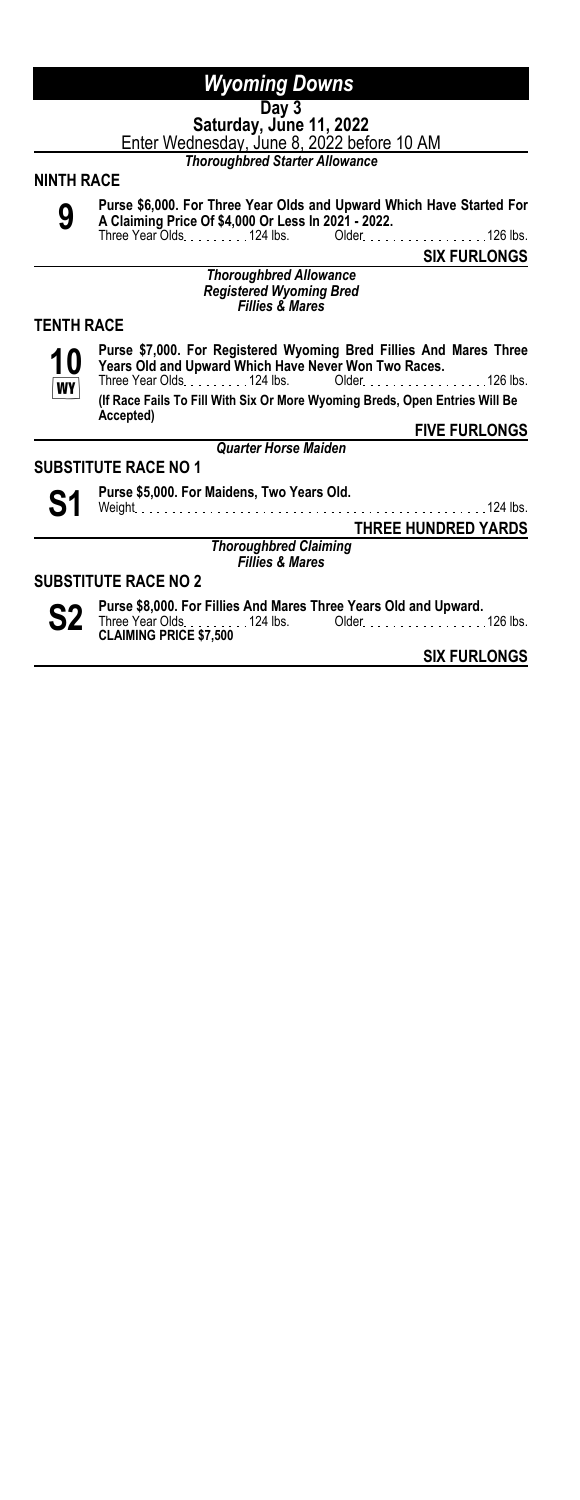**Day 4 Sunday, June 12, 2022** <u>Enter Thursday, June 9, 2022 before 10 AM</u> *KC Carden Wyoming Bred Derby Trial*

*FINALS TO BE RUN ON JUNE 12, 2022*

*Quarter Horse Derby Trial Registered Wyoming Bred*

*Quarter Horse Maiden*

### **FIRST THRU THIRD RACES**



**Purse \$4,000. For Three Year Olds Registered Wyoming Breds.** Weight .... 126 Lbs.

### **THREE HUNDRED AND FIFTY YARDS**

**FOURTH RACE**



**Purse \$5,000. For Maidens, Two Years Old.** Weight 124 lbs. **TWO HUNDRED AND TWENTY YARDS**

#### *Quarter Horse Maiden*

*Registered Wyoming Bred*

#### **FIFTH RACE**



**Purse \$5,000. For Registered Wyoming Bred Maidens, Three Years Old.** Weight 126 lbs.

**(If Race Fails To Fill With Six Or More Wyoming Breds, Open Entries Will Be Accepted)**

**THREE HUNDRED AND FIFTY YARDS** *Thoroughbred Maiden Registered Wyoming Bred*

**SIXTH RACE**



**Purse \$5,000. For Registered Wyoming Bred Maidens, Three Years Old and Upward.** Older New York 126 lbs.

**(If Race Fails To Fill With Six Or More Wyoming Breds, Open Entries Will Be Accepted)**

*Thoroughbred Starter Allowance*

**FIVE FURLONGS**

### **SEVENTH RACE**



**Purse \$5,500. For Three Year Olds and Upward Which Have Started For A Claiming Price Of \$3,500 Or Less In 2021 - 2022.** Older No. 100 lbs. 126 lbs.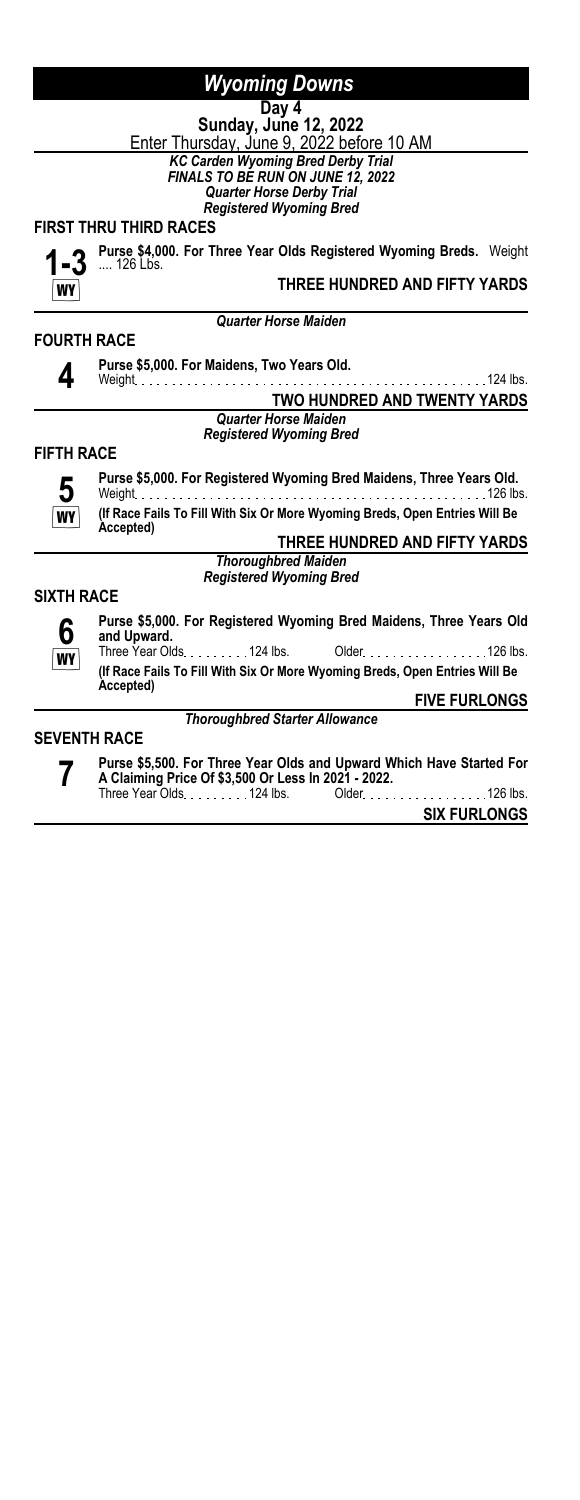|                    | <b>Wyoming Downs</b>                                                                                                                                                                                    |
|--------------------|---------------------------------------------------------------------------------------------------------------------------------------------------------------------------------------------------------|
|                    | Day 4<br><b>Sunday, June 12, 2022</b><br>Enter Thursday, June 9, 2022 before 10 AM                                                                                                                      |
|                    | <b>Thoroughbred Claiming</b>                                                                                                                                                                            |
| <b>EIGHTH RACE</b> |                                                                                                                                                                                                         |
| 8                  | Purse \$6,500. For Three Year Olds and Upward Which Have Not Won A<br>Race In 2022 or Which Have Never Won Four Races.<br>Older. 126 lbs.<br>Three Year Olds. 124 lbs.<br><b>CLAIMING PRICE \$5,000</b> |
|                    | <b>FIVE AND ONE HALF FURLONGS</b>                                                                                                                                                                       |
|                    | <b>Thoroughbred Starter Allowance</b><br><b>Fillies &amp; Mares</b>                                                                                                                                     |
| <b>NINTH RACE</b>  |                                                                                                                                                                                                         |
| 9                  | Purse \$6,000. For Fillies And Mares Three Years Old and Upward Which<br>Have Started For A Claiming Price Of \$4,000 Or Less In 2021 - 2022.<br>Three Year Olds. 124 lbs. Older. 126 lbs.              |
|                    | <b>SIX FURLONGS</b>                                                                                                                                                                                     |
|                    | <b>Thoroughbred Claiming</b>                                                                                                                                                                            |
| <b>TENTH RACE</b>  |                                                                                                                                                                                                         |
| 10                 | Purse \$6,000. For Three Year Olds and Upward Which Have Never Won<br>Three Races.                                                                                                                      |
|                    | Three Year Olds. 124 lbs. Older. 126 lbs.<br><b>CLAIMING PRICE \$5,000</b>                                                                                                                              |
|                    | <b>Condition Eligibility Preferred.</b><br><b>FIVE FURLONGS</b>                                                                                                                                         |
|                    | <b>Quarter Horse Maiden</b>                                                                                                                                                                             |
|                    | <b>SUBSTITUTE RACE NO 1</b>                                                                                                                                                                             |
|                    | Purse \$5,000. For Maidens, Three Years Old and Upward.<br>$128$ lbs.<br>Three Year Olds126 lbs. Older                                                                                                  |
|                    | EIGHT HUNDRED AND SEVENTY YARDS                                                                                                                                                                         |
|                    | <b>Thoroughbred Maiden Claiming</b><br><b>Fillies &amp; Mares</b>                                                                                                                                       |
|                    | <b>SUBSTITUTE RACE NO 2</b>                                                                                                                                                                             |
|                    | Purse \$4,500. For Maidens, Fillies And Mares Three Years Old and<br>Upward.                                                                                                                            |
|                    | Three Year Olds. 124 lbs.<br>Older. 126 lbs.<br><b>CLAIMING PRICE \$10,000</b>                                                                                                                          |
|                    | <b>SIX FURLONGS</b>                                                                                                                                                                                     |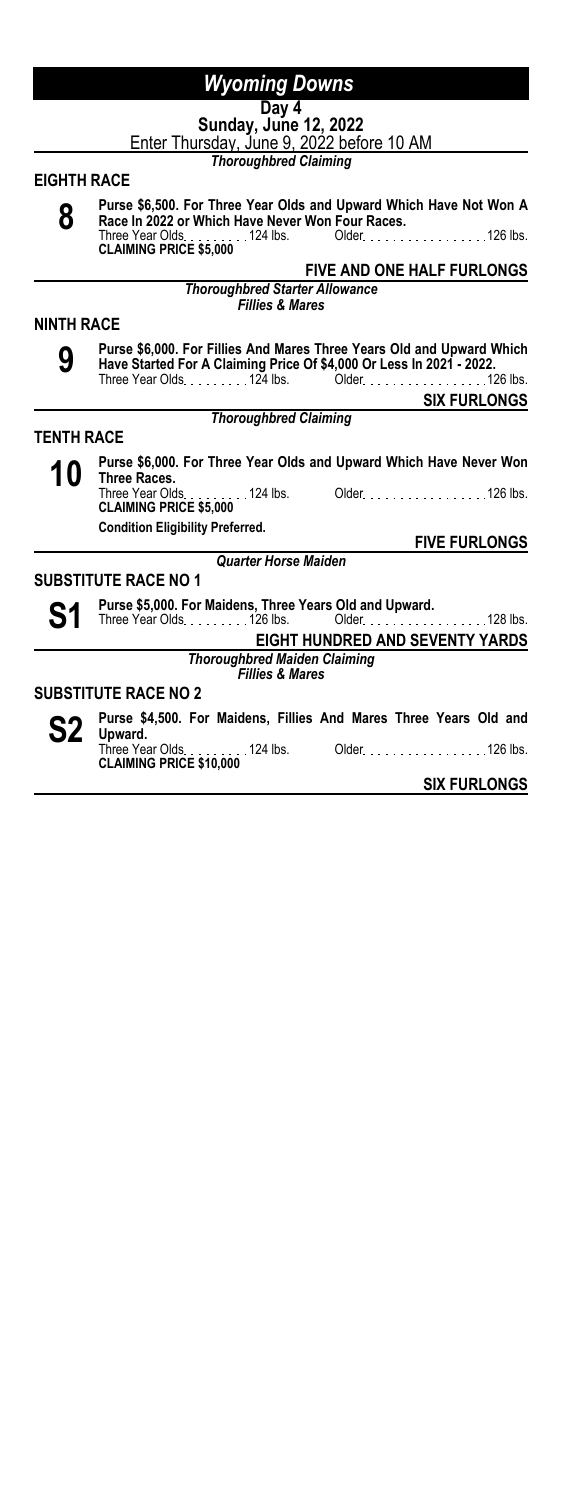**Day 5 Saturday, June 18, 2022** <u>Enter Wednesday, June 15, 2022 before 10 AM</u> **The 5th Running of** *RON COOK WYOMING BRED FUTURITY*

*TRIALS RUN ON SUNDAY JUNE 4, 2022.*

*Quarter Horse Futurity Registered Wyoming Bred*

**FIRST RACE**



**Purse \$15,000-Added. FOR REGISTERED WYOMING BRED TWO YEAR OLDS WHICH HAVE NOMINATED AND REMAIN ELIGIBLE.** TRIALS WILL BE RUN ON JUNE 4, 2022 . 2YR. OLDS----124 Lbs.

**THREE HUNDRED AND THIRTY YARDS**

*Utah Bred Futurity Trials FINALS TO BE RUN ON SATURDAY JULY 3, 2021 Quarter Horse Futurity Trial*

**SECOND THRU SIXTH RACES**

**2-6 Purse \$4,000. For Two Year Olds, Registered Utah Breds.** Weight......<br>
TUREF UWRRED AND FIFTY VARDS.

#### **THREE HUNDRED AND FIFTY YARDS**

*Quarter Horse Allowance Registered Wyoming Bred*

#### **SEVENTH RACE**



**Purse \$9,000. For Registered Wyoming Bred Two Year Olds.**

Weight 124 lbs. **For Those Two Year Olds Registered Wyoming Breds Which Did Not Qualify For The Finals Of The Ron Cook Wyoming Bred Futurity. (Fastest Times Preferred.)**

#### **THREE HUNDRED AND FIFTY YARDS** *Thoroughbred Allowance*

#### **EIGHTH RACE**



**Purse \$8,500. For Three Year Olds and Upward Which Have Not Won Two Races In 2022 or Which Have Never Won Four Races.** Three Year Olds. . . . . . . . . 124 lbs. Older . . . . . . . . . . . . . . . 126 lbs.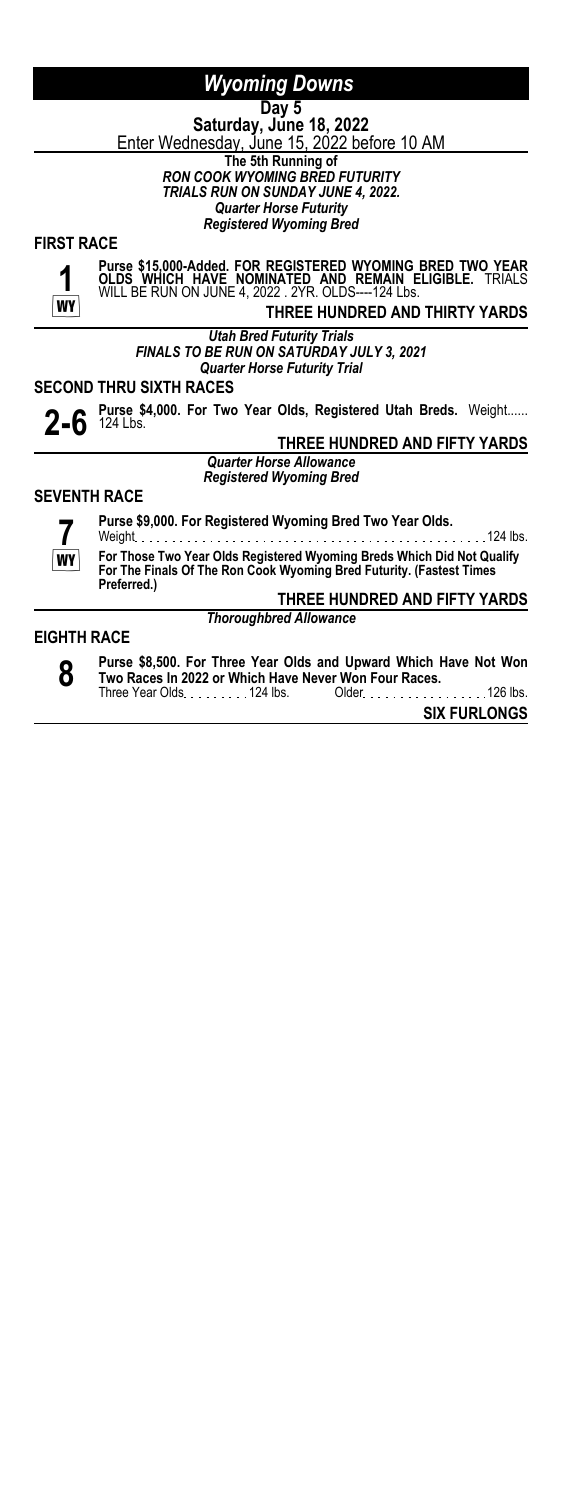|                   | $\overline{Day}$ 5                                                                                                                                                |
|-------------------|-------------------------------------------------------------------------------------------------------------------------------------------------------------------|
|                   | Saturday, June 18, 2022                                                                                                                                           |
|                   | Enter Wednesday, June 15, 2022 before 10 AM                                                                                                                       |
|                   | <b>Thoroughbred Allowance</b>                                                                                                                                     |
| <b>NINTH RACE</b> |                                                                                                                                                                   |
|                   |                                                                                                                                                                   |
| 9                 | Purse \$7,000. For Three Year Olds and Upward Which Have Never Won<br>Two Races.                                                                                  |
|                   | Three Year Olds. 124 lbs. Older. 126 lbs.                                                                                                                         |
|                   | <b>FIVE FURLONGS</b>                                                                                                                                              |
|                   | <b>Thoroughbred Claiming</b>                                                                                                                                      |
|                   | <b>Registered Wyoming Bred</b>                                                                                                                                    |
| <b>TENTH RACE</b> |                                                                                                                                                                   |
| 10<br><b>WY</b>   | Purse \$6,000. For Registered Wyoming Bred Three Year Olds and<br>Upward Which Have Not Won A Race Since December 18, 2021 or Which<br>Have Never Won Four Races. |
|                   | Three Year Olds. 124 lbs. Older. 126 lbs.<br><b>CLAIMING PRICE \$2,500</b>                                                                                        |
|                   | (If Race Fails To Fill With Six Or More Wyoming Breds, Open Entries Will Be<br>Accepted)                                                                          |
|                   | <b>FIVE AND ONE HALF FURLONGS</b>                                                                                                                                 |
|                   | <b>Quarter Horse Allowance</b>                                                                                                                                    |
|                   | <b>SUBSTITUTE RACE NO 1</b>                                                                                                                                       |

**S1 Purse \$7,000. For Three Year Olds and Upward Which Have Never Won<br>Three Year Olds . . . . . . . . . 126 lbs. Older . . . . . . . . . . . . . . . 128 lbs. Two Races.** Three Year Olds. . . . . . . . . 126 lbs.

**TWO HUNDRED AND TWENTY YARDS** *Thoroughbred Maiden*

*Fillies & Mares*

# **SUBSTITUTE RACE NO 2**

**S2 Purse \$5,000. For Maidens, Fillies And Mares Three Years Old and Upward.** Older New York 126 lbs.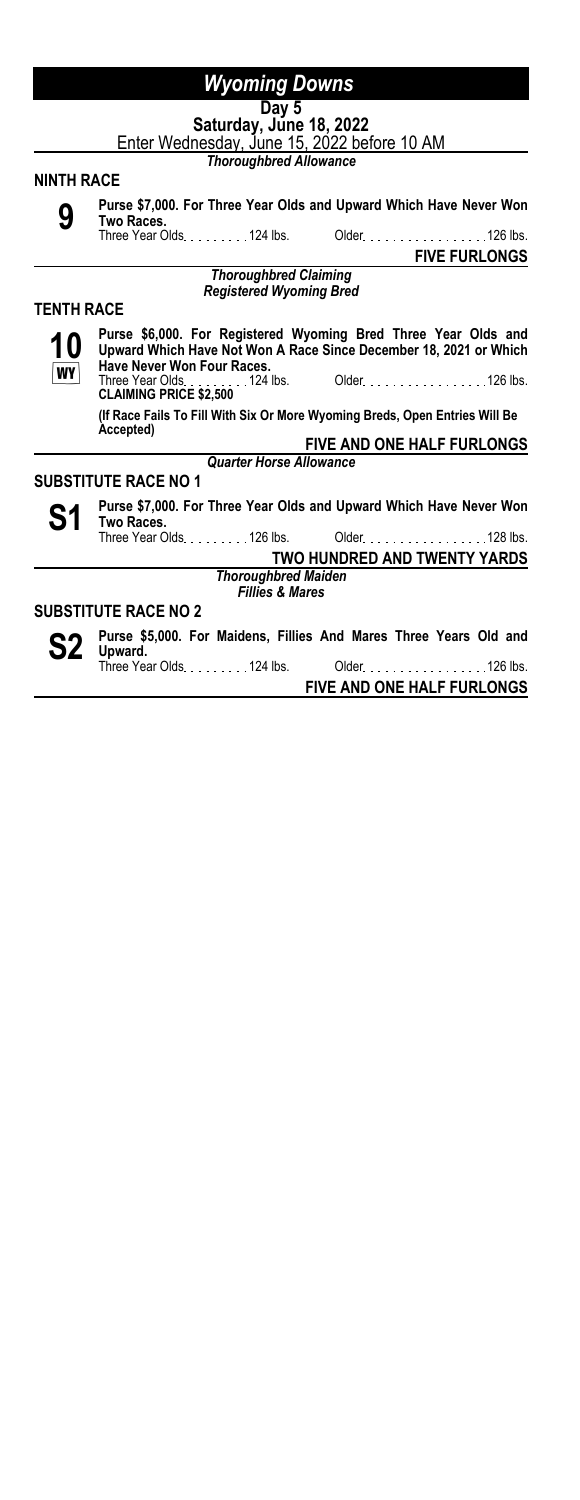| <b>Wyoming Downs</b> |                                                                                                                                                                                                                              |
|----------------------|------------------------------------------------------------------------------------------------------------------------------------------------------------------------------------------------------------------------------|
|                      | Day 6                                                                                                                                                                                                                        |
|                      | Sunday, June 19, 2022<br>Enter Thursday, June 16, 2022 before 10 AM                                                                                                                                                          |
|                      | <b>Quarter Horse Maiden</b>                                                                                                                                                                                                  |
| <b>FIRST RACE</b>    |                                                                                                                                                                                                                              |
|                      | Purse \$5,000. For Maidens, Two Years Old.<br>$.124$ lbs.<br>Weight $\ldots$ , $\ldots$                                                                                                                                      |
|                      | THREE HUNDRED AND THIRTY YARDS                                                                                                                                                                                               |
|                      | <b>Quarter Horse Maiden Claiming</b>                                                                                                                                                                                         |
| <b>SECOND RACE</b>   |                                                                                                                                                                                                                              |
| 2                    | Purse \$4,000. For Maidens, Three Years Old and Upward.                                                                                                                                                                      |
|                      | THREE HUNDRED AND THIRTY YARDS                                                                                                                                                                                               |
|                      | <b>Mixed Maiden Claiming</b><br><b>Registered Wyoming Bred</b>                                                                                                                                                               |
| THIRD RACE           |                                                                                                                                                                                                                              |
|                      | Purse \$4,500. For Registered Wyoming Bred Maidens, Three Years Old                                                                                                                                                          |
| WY                   | and Upward.<br>Three Year Olds. 126 lbs.<br>Older. 128 lbs.<br><b>CLAIMING PRICE \$10,000</b>                                                                                                                                |
|                      | (If Race Fails To Fill With Six Or More Wyoming Breds, Open Entries Will Be<br>Accepted)                                                                                                                                     |
|                      | <b>300 YARDS</b>                                                                                                                                                                                                             |
|                      | <b>Quarter Horse Allowance</b>                                                                                                                                                                                               |
| <b>FOURTH RACE</b>   |                                                                                                                                                                                                                              |
| 4                    | Purse \$7,500. For Three Year Olds and Upward Which Have Never Won<br>Three Races.                                                                                                                                           |
|                      | Three Year Olds. 126 lbs. Older. 128 lbs.                                                                                                                                                                                    |
|                      | <b>Condition Eligibility Preferred</b><br>THREE HUNDRED AND FIFTY YARDS                                                                                                                                                      |
|                      | <b>Quarter Horse &amp; Thoroughbred Claiming</b>                                                                                                                                                                             |
|                      | <b>Quarter Horse Claiming</b>                                                                                                                                                                                                |
| <b>FIFTH RACE</b>    |                                                                                                                                                                                                                              |
| 5                    | Purse \$6,500. For Three Year Olds and Upward Which Have Not Won A<br>Race In 2022 or Which Have Never Won Four Races.                                                                                                       |
|                      | Three Year Olds<br>126 lbs. Older<br>128 lbs.<br><b>CLAIMING PRICE \$5,000</b>                                                                                                                                               |
|                      | FIVE HUNDRED AND FIFTY YARDS                                                                                                                                                                                                 |
| <b>SIXTH RACE</b>    | <b>Thoroughbred Starter Optional Claiming</b>                                                                                                                                                                                |
|                      |                                                                                                                                                                                                                              |
| 6                    | Purse \$5,000. For Three Year Olds and Upward Which Have Started For<br>A Claiming Price Of \$3,000 Or Less In 2022 or Claiming Price \$5,000.<br>Three Year Olds. 124 lbs. Older. 126 lbs.<br><b>CLAIMING PRICE \$5,000</b> |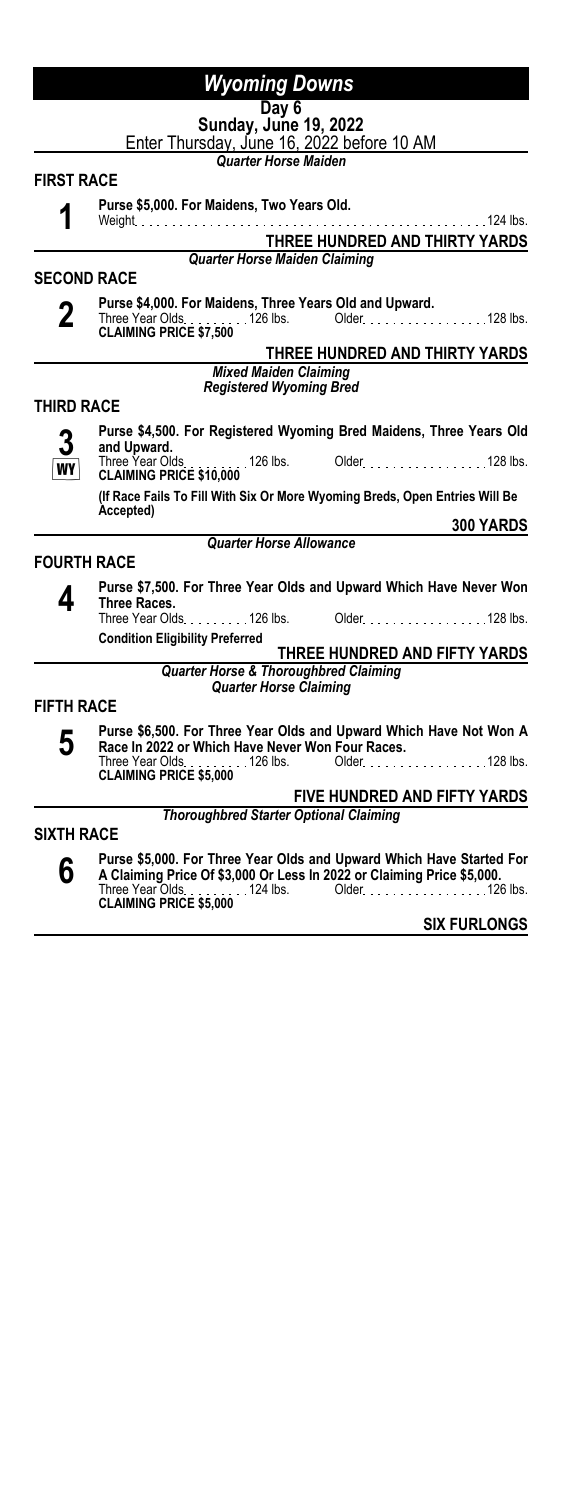|                    | <b>Wyoming Downs</b>                                                                                                                                  |
|--------------------|-------------------------------------------------------------------------------------------------------------------------------------------------------|
|                    | Day $6$<br>Sunday, June 19, 2022<br>Enter Thursday, June 16, 2022 before 10 AM                                                                        |
|                    | <b>Thoroughbred Claiming</b><br><b>Fillies &amp; Mares</b>                                                                                            |
|                    | <b>SEVENTH RACE</b>                                                                                                                                   |
|                    | Purse \$6,000. For Fillies And Mares Three Years Old and Upward Which                                                                                 |
|                    | <b>Have Never Won Three Races.</b><br>Three Year Olds. 124 lbs. Older. 126 lbs.<br><b>CLAIMING PRICE \$5,000</b>                                      |
|                    | <b>Condition Eligibility Preferred.</b>                                                                                                               |
|                    | <b>FIVE FURLONGS</b><br><b>Thoroughbred Claiming</b>                                                                                                  |
| <b>EIGHTH RACE</b> |                                                                                                                                                       |
|                    |                                                                                                                                                       |
| 8                  | Purse \$6,500. For Three Year Olds and Upward Which Have Not Won A<br>Race In 2022 or Which Have Never Won Four Races.                                |
|                    |                                                                                                                                                       |
|                    | <b>CLAIMING PRICE \$5,000</b><br>(Claiming Races For \$3,500 Or Less Not Considered In Eligibility)                                                   |
|                    | <b>FIVE FURLONGS</b>                                                                                                                                  |
|                    | <b>Thoroughbred Claiming</b>                                                                                                                          |
| <b>NINTH RACE</b>  |                                                                                                                                                       |
| g                  | Purse \$5,500. For Three Year Olds and Upward Which Have Never Won<br>Two Races.                                                                      |
|                    | Three Year Olds. 124 lbs. Older. 126 lbs.<br><b>CLAIMING PRICE \$5,000</b>                                                                            |
|                    | <b>SIX FURLONGS</b>                                                                                                                                   |
|                    | <b>Thoroughbred Claiming</b><br><b>Registered Wyoming Bred</b>                                                                                        |
| <b>TENTH RACE</b>  |                                                                                                                                                       |
|                    | Purse \$7,000. For Registered Wyoming Bred Three Year Olds and<br>Upward Which Have Not Won Two Races In 2022 or Which Have Never<br>Won Three Races. |
| WY                 | 124 lbs. Older 126 lbs.<br>Three Year Olds<br><b>CLAIMING PRICE \$7,500</b>                                                                           |
|                    | (If Race Fails To Fill With Six Or More Wyoming Breds, Open Entries Will Be<br>Accepted)                                                              |
|                    | <b>Condition Eligibility Preferred.</b><br><b>SIX FURLONGS</b>                                                                                        |
|                    | <b>Quarter Horse Allowance</b>                                                                                                                        |
|                    | <b>SUBSTITUTE RACE NO 1</b>                                                                                                                           |
| S1                 | Purse \$8,500. For Three Year Olds and Upward Which Have Not Won A<br>Race In 2022.                                                                   |
|                    | . 128 lbs.                                                                                                                                            |
|                    | <b>THREE HUNDRED YARDS</b>                                                                                                                            |
|                    | <b>Thoroughbred Maiden</b>                                                                                                                            |
|                    | <b>SUBSTITUTE RACE NO 2</b>                                                                                                                           |

S2 **Purse \$5,000. For Maidens, Three Years Old.**<br>
S2 Weight 124 lbs.

**FOUR FURLONGS**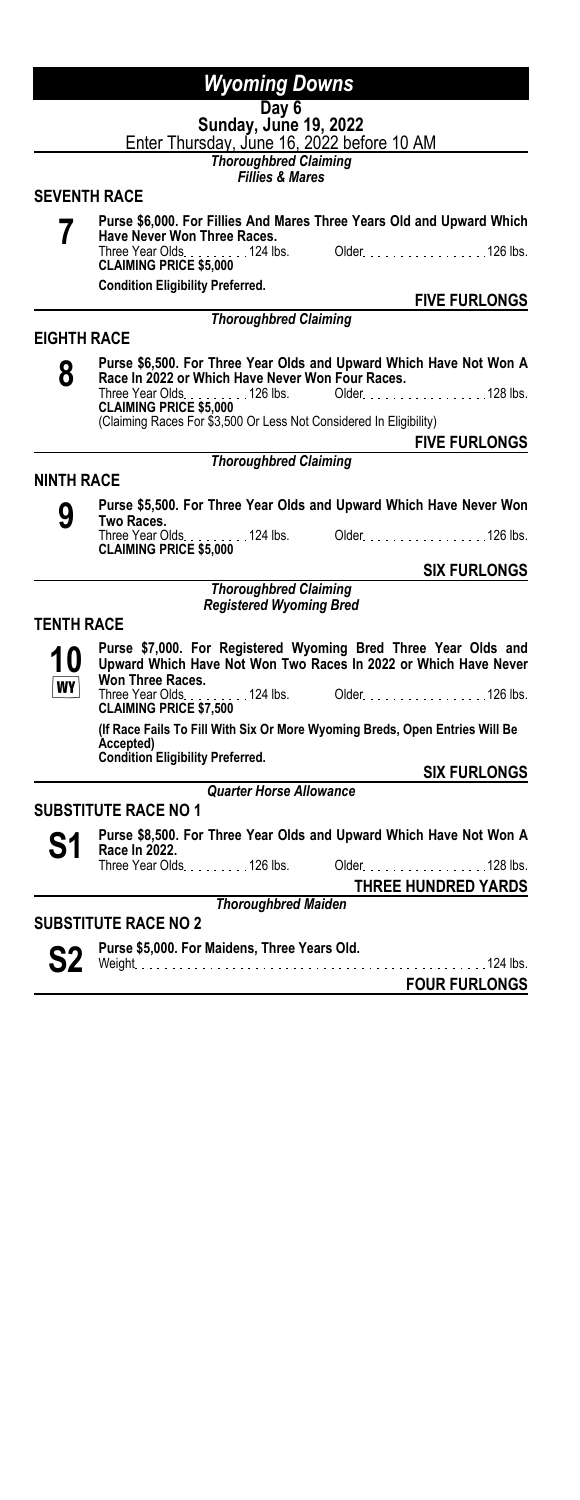**Day 7 Saturday, June 25, 2022** <u>Enter Wednesday, June 22, 2022 before 10 AM</u> **The 4th Running of**

*89 AND UNDER STAKES TRIALS TO BE RUN ON JUNE 11, 2022 Quarter Horse Stakes*

**FIRST RACE**

**1**

Purse \$12,000-Added. For Three Year Olds and Older which have not<br>earned a speed index of 90 or higher as of January 1, 2022. (As<br>recognized by records kept by AQHA.). TRIALS TO BE RUN ON Saturday<br>JUNE 11, 2022. 3 Yr. olds

#### **FOUR HUNDRED YARDS**

#### **The 5th Running of** *AQHA 870 Challenge TRIALS TO BE RUN ON JUNE 11, 2022 Quarter Horse Stakes*

#### **SECOND RACE**

**2 Purse \$25,000-Added. Quarter Horses Three Year and Older.** Challenge enrolled horses that remain eligible by paying the required nomination and sustaining fees. Three Year Olds ....... 126 Lbs. Older ........... 128 Lbs.

> **EIGHT HUNDRED AND SEVENTY YARDS** *Quarter Horse Maiden*

#### **THIRD RACE**

**3**

**4**

**Purse \$5,000. For Maidens, Three Years Old.**

Weight 126 lbs. **THREE HUNDRED AND FIFTY YARDS** *Quarter Horse Maiden*

#### **FOURTH RACE**

**Purse \$5,000. For Maidens, Two Years Old.**

#### Weight 124 lbs. **THREE HUNDRED AND THIRTY YARDS**

*Quarter Horse Allowance Registered Wyoming Bred*

#### **FIFTH RACE**

**5 WY** 

**Purse \$8,500. For Registered Wyoming Bred Three Year Olds Which Have Never Won A Race Other Than Maiden, Claiming, Starter, Trial Or Wyoming Bred Allowance or Which Have Never Won Two Races.**

Weight 126 lbs. **(If Race Fails To Fill With Six Or More Wyoming Breds, Open Entries Will Be Accepted)**

**THREE HUNDRED AND FIFTY YARDS**

*Thoroughbred Maiden*

### **SIXTH RACE**

**6**

**Purse \$5,000. For Maidens, Three Years Old and Upward.** Three Year Olds 124 lbs. Older 126 lbs. **Also Taken Fillies & Mares**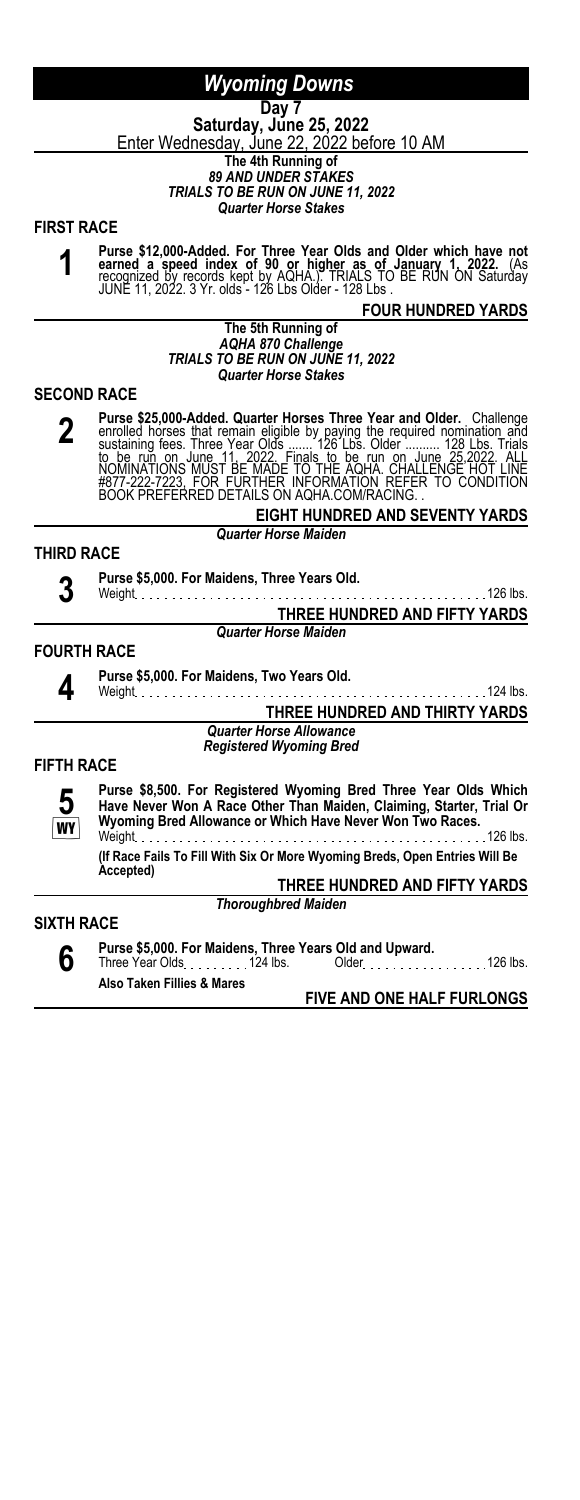|                    | <b>Wyoming Downs</b>                                                                                                                                                                                                    |
|--------------------|-------------------------------------------------------------------------------------------------------------------------------------------------------------------------------------------------------------------------|
|                    | Day 7                                                                                                                                                                                                                   |
|                    | Saturday, June 25, 2022<br>Enter Wednesday, June 22, 2022 before 10 AM                                                                                                                                                  |
|                    | <b>Thoroughbred Allowance</b>                                                                                                                                                                                           |
|                    | <b>Fillies &amp; Mares</b>                                                                                                                                                                                              |
|                    | <b>SEVENTH RACE</b>                                                                                                                                                                                                     |
|                    | Purse \$7,000. For Fillies And Mares Three Years Old and Upward Which                                                                                                                                                   |
|                    | Have Never Won Two Races.<br>Three Year Olds. 124 lbs.<br>Older. 126 lbs.                                                                                                                                               |
|                    | FOUR AND ONE HALF FURLONGS                                                                                                                                                                                              |
|                    | <b>Thoroughbred Claiming</b>                                                                                                                                                                                            |
| <b>EIGHTH RACE</b> |                                                                                                                                                                                                                         |
| 8                  | Purse \$7,000. For Three Year Olds and Upward Which Have Not Won A<br>Race In 2022 or Which Have Never Won Four Races.<br>Three Year Olds. 124 lbs. Older. 126 lbs.<br>CLAIMING PRICE \$7,500                           |
|                    | FOUR AND ONE HALF FURLONGS                                                                                                                                                                                              |
|                    | <b>Thoroughbred Claiming</b>                                                                                                                                                                                            |
|                    | <b>Registered Wyoming Bred</b>                                                                                                                                                                                          |
| <b>NINTH RACE</b>  |                                                                                                                                                                                                                         |
|                    | Purse \$7,000. For Registered Wyoming Bred Three Year Olds and<br>Upward.                                                                                                                                               |
| WY                 | Three Year Olds<br>124 lbs. Older 126 lbs.<br><b>CLAIMING PRICE \$2,500</b>                                                                                                                                             |
|                    | (If Race Fails To Fill With Six Or More Wyoming Breds, Open Entries Will Be<br>Accepted)                                                                                                                                |
|                    | <b>FIVE FURLONGS</b>                                                                                                                                                                                                    |
|                    | <b>Thoroughbred Allowance</b><br><b>Fillies &amp; Mares</b>                                                                                                                                                             |
| TENTH RACE         |                                                                                                                                                                                                                         |
|                    | Purse \$7,500. For Fillies And Mares Three Years Old and Upward Which                                                                                                                                                   |
| 10                 | Have Never Won Three Races.                                                                                                                                                                                             |
|                    |                                                                                                                                                                                                                         |
|                    | <b>Condition Eligibility Preferred.</b><br><b>SIX FURLONGS</b>                                                                                                                                                          |
|                    | <b>Quarter Horse Maiden Claiming</b>                                                                                                                                                                                    |
|                    | <b>SUBSTITUTE RACE NO 1</b>                                                                                                                                                                                             |
| S1                 | Purse \$4,500. For Maidens, Three Years Old and Upward.<br>Three Year Olds. 126 lbs. Older. 128 lbs.                                                                                                                    |
|                    | <b>CLAIMING PRICE \$10,000</b>                                                                                                                                                                                          |
|                    | THREE HUNDRED AND FIFTY YARDS<br><b>Thoroughbred Claiming</b>                                                                                                                                                           |
|                    | <b>Fillies &amp; Mares</b>                                                                                                                                                                                              |
|                    | <b>SUBSTITUTE RACE NO 2</b>                                                                                                                                                                                             |
|                    | Purse \$7,500. For Fillies And Mares Three Years Old and Upward Which<br>Have Not Won A Race In 2022 or Which Have Never Won Four Races.<br>Three Year Olds. 124 lbs. Older. 126 lbs.<br><b>CLAIMING PRICE \$10,000</b> |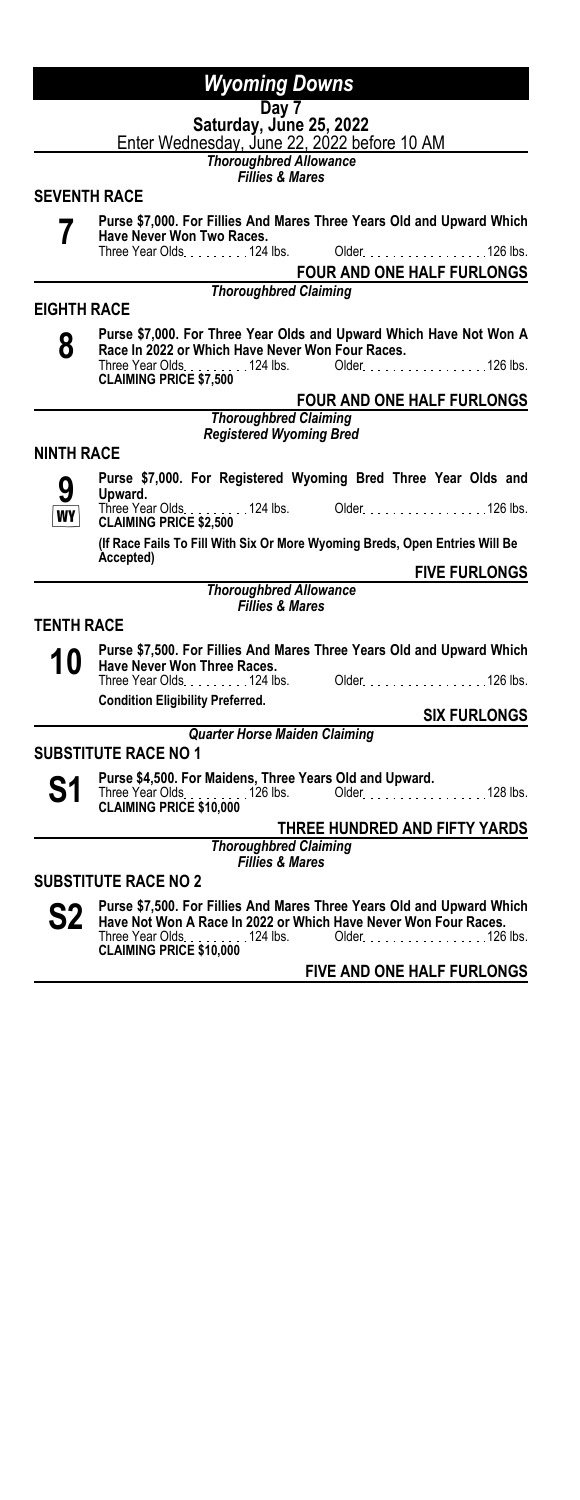| <b>Wyoming Downs</b> |
|----------------------|
|----------------------|

**Day 8 Sunday, June 26, 2022**

Enter Thursday, June 23, 2022 before 10 AM **The 5th Running of**

*KC CARDEN WYOMING BRED DERBY TRIALS TO BE RUN JUNE 12, 2022*

*Quarter Horse Derby Registered Wyoming Bred*

**FIRST RACE**



**2**

**Purse \$12,000-Added. FOR THREE YEAR OLD REGISTERED WYOMING BREDS WHICH HAVE NOMINATED AND REMAIN ELIGIBLE.** TRIALS TO BE RUN JUNE 12, 2022. 3 Year olds.................126 Lbs.

**THREE HUNDRED AND FIFTY YARDS**

*Quarter Horse Maiden*

**SECOND RACE**

**Purse \$5,000. For Maidens, Three Years Old and Upward.**<br>Three Year Olds. . . . . . . . . . 126 lbs. Older. . . . . . . . . . . . . . . . . . 128 lbs.

**THREE HUNDRED AND FIFTY YARDS**

*Quarter Horse Allowance Registered Wyoming Bred*

# **THIRD RACE**

**3 WY** 

**Purse \$9,000. For Registered Wyoming Bred Three Year Olds.** Weight 126 lbs.

**For Those Three Year Old Wyoming Breds Which Did Not Qualify For The Finals Of The KC Carden Wyo. Bred Derby. (Fastest Times Preferred.) THREE HUNDRED AND FIFTY YARDS**

*Quarter Horse Claiming*

**FOURTH RACE**

**4 Purse \$7,000. For Three Year Olds and Upward Which Have Never Won Three Races.** Older National 2010 128 lbs. **CLAIMING PRICE \$10,000**<br>**CLAIMING PRICE \$10,000**<br>Conditi

**Condition Eligibility Preferred.**

**TWO HUNDRED AND FIFTY YARDS** *Quarter Horse Claiming*

**FIFTH RACE**

**5 Purse \$6,500. For Three Year Olds and Upward Which Have Never Won Two Races.** Older No. 100 . 128 lbs.

**CLAIMING PRICE \$10,000**

**THREE HUNDRED YARDS** *Thoroughbred Maiden*

**SIXTH RACE 6**

**Purse \$5,000. For Maidens, Two Years Old.**

Weight 124 lbs. **FOUR FURLONGS**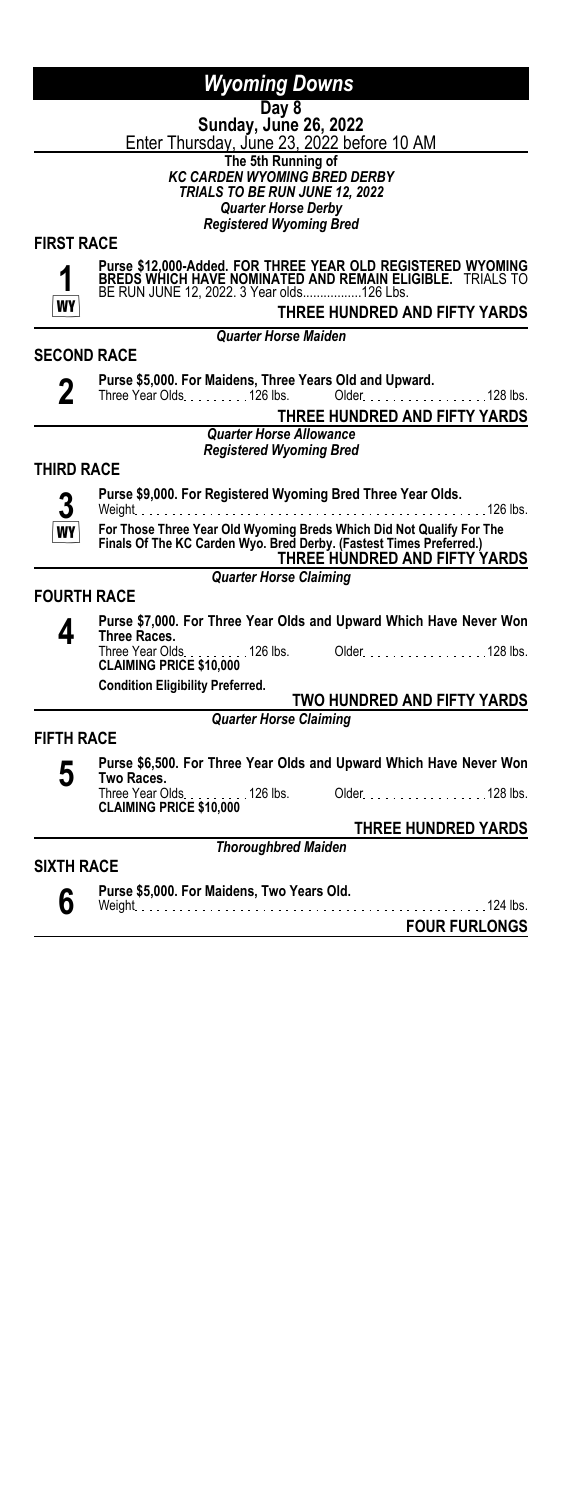#### **Day 8 Sunday, June 26, 2022**

Enter Thursday, June 23, 2022 before 10 AM

*Thoroughbred Starter Optional Claiming*

#### **SEVENTH RACE**

**7**

**Purse \$7,000. For Three Year Olds and Upward Which Have Started For A Claiming Price Of \$5,000 Or Less In 2021 - 2022 or Claiming Price \$7,500.** Older. . . . . . . . . . . . . . . . 126 lbs. **CLAIMING PRICE \$7,500**

**SIX FURLONGS**

*Thoroughbred Allowance Fillies & Mares*

#### **EIGHTH RACE**

**8**

**Purse \$9,000. For Fillies And Mares Three Years Old and Upward.** Older 1999 126 lbs. **FIVE FURLONGS** *Thoroughbred Claiming* **NINTH RACE 9 Purse \$6,500. For Three Year Olds and Upward Which Have Not Won Two Races In 2022 or Which Have Never Won Four Races.** Three Year Olds <sub>- - - - - - -</sub> - 124 lbs. Older <sub>- - -</sub> - - - - - - - - - - - - - 126 lbs.<br>**CLAIMING PRICE \$5,000** (Maiden Or Claiming Races For \$3,500 Or Less Not Considered In Eligibility) **SIX FURLONGS** *Thoroughbred Allowance* **TENTH RACE 10 Purse \$9,000. For Three Year Olds and Upward.**<br>124 lbs. **124 lbs.** Older Older 1990 126 lbs. **FOUR AND ONE HALF FURLONGS**

*Quarter Horse Claiming*

# **SUBSTITUTE RACE NO 1**

**S1 Purse \$6,500. For Three Year Olds and Upward Which Have Never Won Three Races.** Three Year Olds. . . . . . . . . 126 lbs. Older. . . . . . . . . . . . . . . . . 128 lbs.<br>**CLAIMING PRICE \$7,500** 

**Condition Eligibility Preferred.**

**EIGHT HUNDRED AND SEVENTY YARDS**

*Thoroughbred Maiden Claiming*

# **SUBSTITUTE RACE NO 2**

**S2** Purse \$4,500. For Maidens, Three Years Old and Upward.<br>
CLAIMING PRICE \$10,000<br>
CLAIMING PRICE \$10,000

| Closing Sunday, June 26, 2022     |  |
|-----------------------------------|--|
|                                   |  |
| <b>WYOMING DOWNS 870 HANDICAP</b> |  |
| Purse \$13,000 Added              |  |
| Three Year Olds and Upward        |  |
| Eight Hundred And Seventy Yards   |  |
| (To be run Sunday, July 10, 2022) |  |
|                                   |  |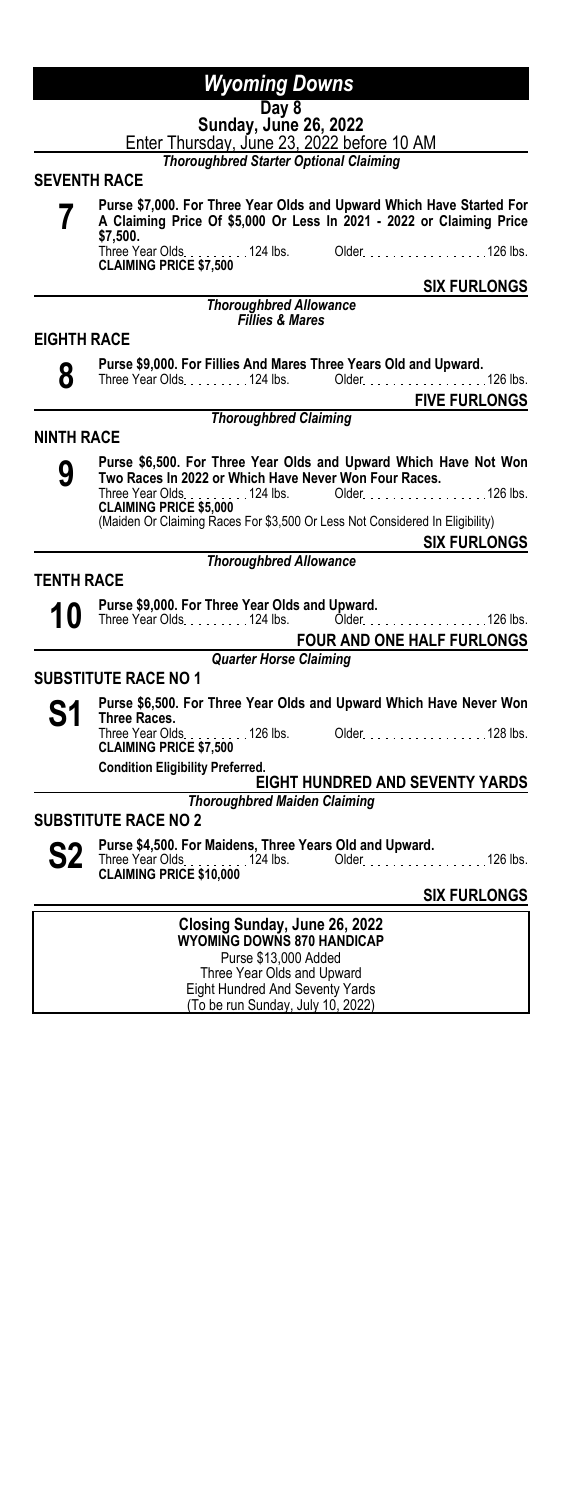#### **Day 9 Saturday, July 2, 2022**

Enter Wednesday, June 29, 2022 before 10 AM

**The 5th Running of**

*UTAH BRED FUTURITY TRIALS RUN ON JUNE 18, 2022 Quarter Horse Futurity*

**FIRST RACE**

**1**

**Purse \$12,000-Added. FOR UTAH BRED TWO YEAR OLDS WHICH HAVE NOMINATED AND REMAIN ELIGIBLE.** TRIALS TO BE RUN ON JUNE 18, 2022. 2YR. OLDS----------124 Lbs.

**THREE HUNDRED AND FIFTY YARDS**

*Quarter Horse Allowance*

**Purse \$9,000. For Two Year Olds.**

**SECOND RACE**

**2**

Weight 124 lbs. **For those two year olds which did not qualify for the finals of the Utah Bred Futurity preferred. Fastest qualifying times preferred. THREE HUNDRED AND FIFTY YARDS**

# *Quarter Horse Maiden*

*Registered Wyoming Bred*

### **THIRD RACE**



**Purse \$5,000. For Registered Wyoming Bred Maidens, Two Years Old.** . . . . . . . . . . . . . . . . . . **(If Race Fails To Fill With Six Or More Wyoming Breds, Open Entries Will Be Accepted)**

**THREE HUNDRED AND THIRTY YARDS**

### **FOURTH RACE**

|--|

**Purse \$5,000. For Maidens, Three Years Old and Upward.** Three Year Olds 126 lbs. Older 128 lbs.

**THREE HUNDRED AND THIRTY YARDS**

*Quarter Horse Claiming*

*Quarter Horse Maiden*

### **FIFTH RACE**

**5 Purse \$6,500. For Three Year Olds and Upward Which Have Never Won Three Races.** Older 11.1.1.1.1.1.1.128 lbs. **CLAIMING PRICE \$7,500** 126 lbs.

**Condition Eligibility Preferred.**

**EIGHT HUNDRED AND SEVENTY YARDS** *Thoroughbred Claiming*

### **SIXTH RACE**

**6 Purse \$6,000. For Three Year Olds and Upward Which Have Never Won Two Races.** Older 11.1.1.1.1.1.1.126 lbs. **CLAIMING PRICE \$7,500**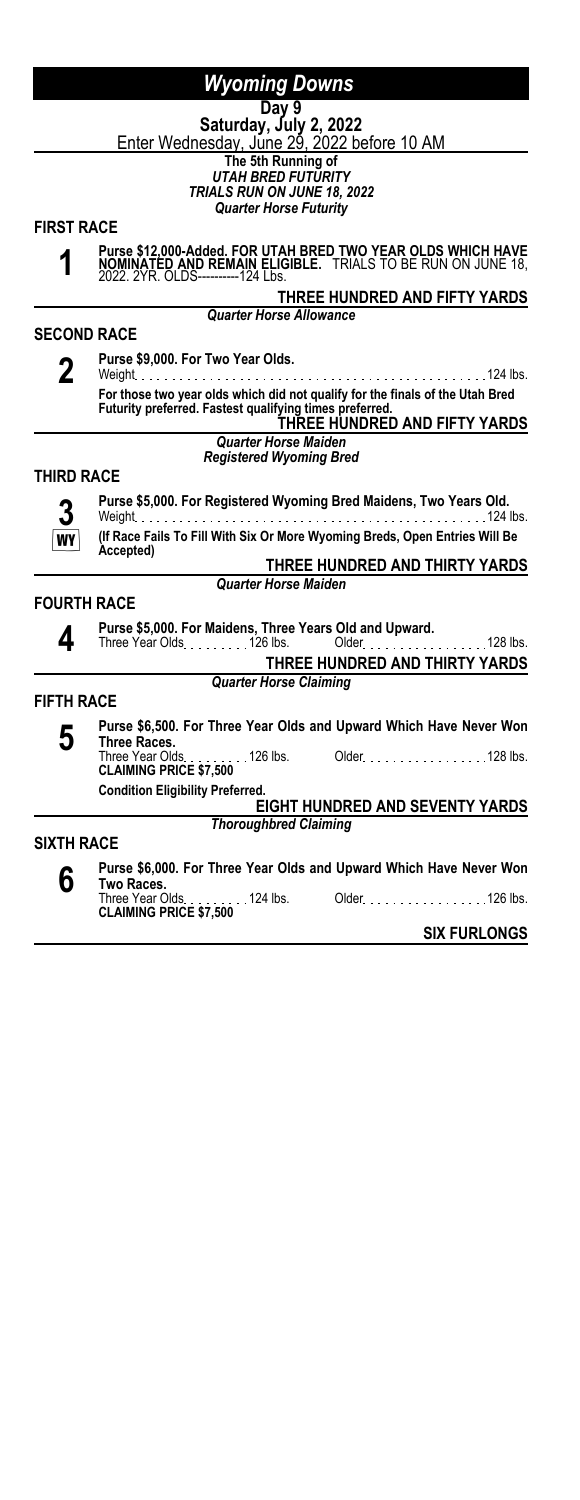#### **Day 9 Saturday, July 2, 2022**

Enter Wednesday, June 29, 2022 before 10 AM

*Thoroughbred Maiden Claiming*

#### **SEVENTH RACE**

**7**

**Purse \$4,000. For Maidens, Three Years Old and Upward.** Three Year Olds. . . . . . . . . 124 lbs. Older. . . . . . . . . . . . . . . . . . 126 lbs.<br>**CLAIMING PRICE \$7,500** 

**FIVE AND ONE HALF FURLONGS**

*Thoroughbred Allowance Registered Wyoming Bred*

### **EIGHTH RACE**

**Purse \$9,000. For Registered Wyoming Bred Three Year Olds.**

**8 WY** 

Weight 124 lbs. **(If Race Fails To Fill With Six Or More Wyoming Breds, Open Entries Will Be**

# *Thoroughbred Claiming*

**SIX FURLONGS**

**SIX FURLONGS**

**SIX FURLONGS**

### **NINTH RACE**

**9**

**Purse \$6,000. For Three Year Olds and Upward Which Have Never Won Four Races.** Older No. 100 lbs. 2010 lbs. Three Year Olds<br> **CLAIMING PRICE \$2,500** 

#### *Thoroughbred Claiming*

**TENTH RACE**

**10** Purse \$6,000. For Three Year Olds and Upward Which Have Never Won **Three Races.** Three Year Olds 124 lbs. Older 126 lbs. **CLAIMING PRICE \$5,000**<br>**CLAIMING PRICE \$5,000** 

**Condition Eligibility Preferred.**

**Accepted) Also Taken Open & Six Furlongs**

### *Quarter Horse Claiming*

#### **SUBSTITUTE RACE NO 1**

**S1 Purse \$6,500. For Three Year Olds and Upward Which Have Not Won**<br>Two Races In 2021 - 2022 or Which Have Never Won Four Races.<br>Cldes Clause 2021 - 2021 - 2021 - 2021 - 2022

Three Year Olds<sub>.</sub> . . . . . . . 126 lbs. Older. . . . . . . . . . . . . . . . . 128 lbs.<br>**CLAIMING PRICE \$5,000 EIGHT HUNDRED AND SEVENTY YARDS**

# *Thoroughbred Claiming*

#### **SUBSTITUTE RACE NO 2**

**S2 Purse \$6,000. For Three Year Olds and Upward Which Have Not Won A**<br>Three Year Olds **Controller State State Controller Controller State State Controller State Controller State State State State State State State State Race In 2022 or Which Have Never Won Four Races.** Three Year Olds. . . . . . . . . 124 lbs. Older. . . . . . . . . . . . . . . . . 126 lbs.<br>**CLAIMING PRICE \$2,500** 

**FIVE FURLONGS**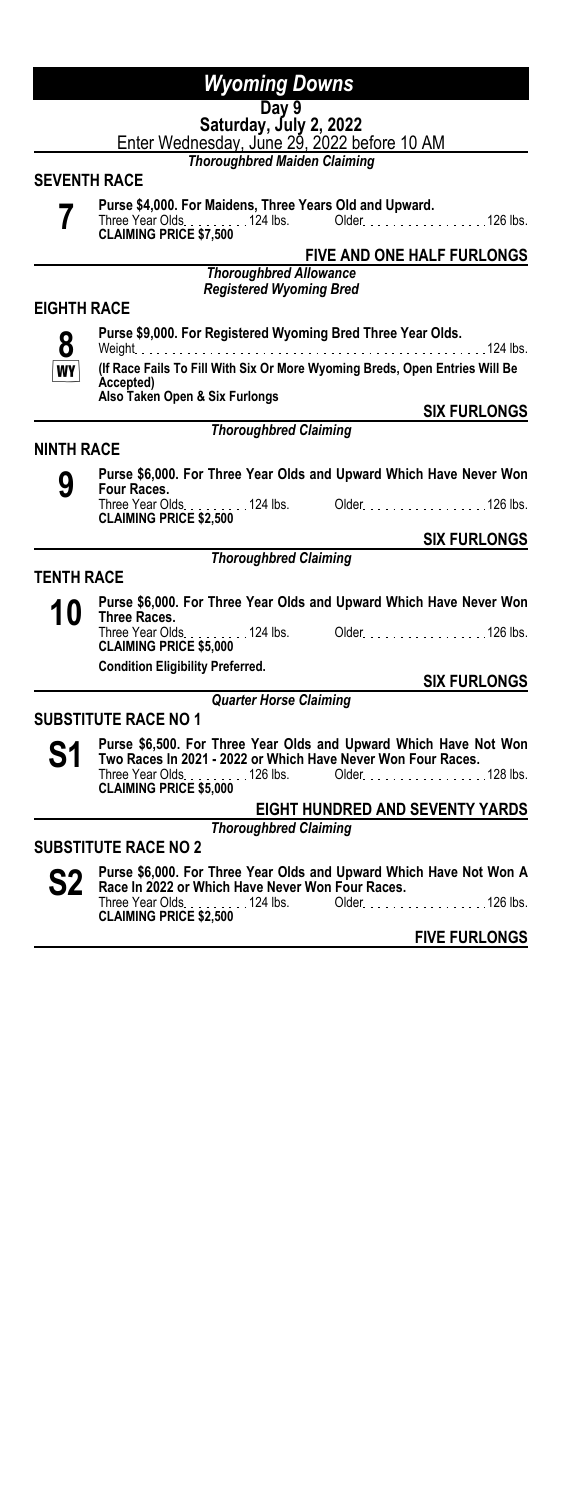| Day 10                                                             |  |
|--------------------------------------------------------------------|--|
|                                                                    |  |
| Sunday, July 3, 2022<br>Enter Thursday, June 30, 2022 before 10 AM |  |

*Quarter Horse Maiden*

#### **FIRST RACE**

**Purse \$5,000. For Maidens, Two Years Old.**

#### **1** Weight 124 lbs.

#### **TWO HUNDRED AND TWENTY YARDS** *Quarter Horse Allowance*

#### **SECOND RACE**

**Purse \$9,000. For Three Year Olds.** Weight 126 lbs. **THREE HUNDRED AND FIFTY YARDS**

#### *Quarter Horse Allowance Registered Wyoming Bred*

# **THIRD RACE**



**Purse \$9,000. For Registered Wyoming Bred Four Year Olds and Upward.** Weight 128 lbs.

**(If Race Fails To Fill With Six Or More Wyoming Breds, Open Entries Will Be Accepted)**

### **THREE HUNDRED AND FIFTY YARDS**

*Quarter Horse Maiden Claiming*

#### **FOURTH RACE**



**Purse \$4,000. For Maidens, Three, Four, and Five Years Old.**<br>Three Year Olds. . . . . . . . . 126 lbs. Older. . . . . . . . . . . . . . . . . . 128 lbs.<br>**CLAIMING PRICE \$5,000** 

### **THREE HUNDRED AND FIFTY YARDS**

*Quarter Horse Allowance*

### **FIFTH RACE**

**5 Purse \$7,500. For Three Year Olds and Upward Which Have Never Won Three Races.** Older New York 128 lbs. **Condition Eligibility Preferred.**

# **THREE HUNDRED AND FIFTY YARDS**

*Thoroughbred Claiming Fillies & Mares*

### **SIXTH RACE**

**6**

**Purse \$6,000. For Fillies And Mares Three Years Old and Upward Which Have Not Won A Race In 2022 or Which Have Never Won Four Races.** Older . . . . . . . . . . . . . . . . . 126 lbs. **CLAIMING PRICE \$2,500**<br>**CLAIMING PRICE \$2,500**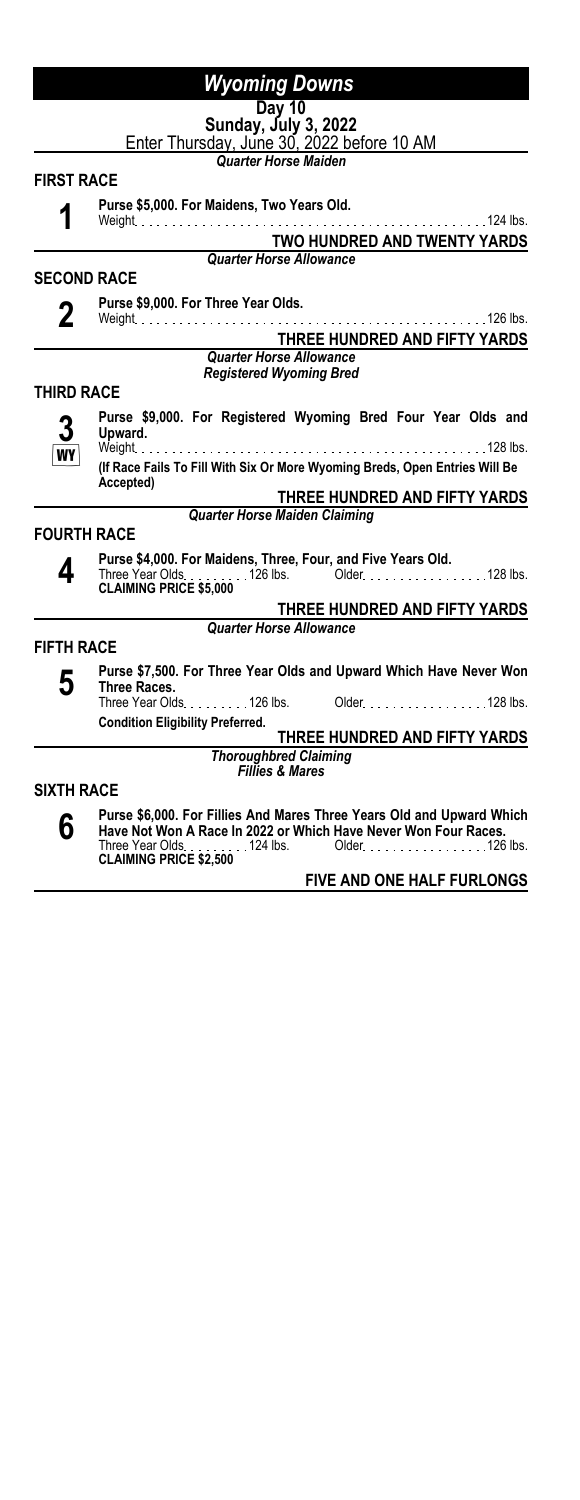# **Day 10**

**Sunday, July 3, 2022** Enter Thursday, June 30, 2022 before 10 AM

*Thoroughbred Claiming Registered Wyoming Bred*

#### **SEVENTH RACE**



Fillies And MaresThree Year Olds and Upward Three Hundred and Fifty Yards (To be run Sunday, July 10, 2022)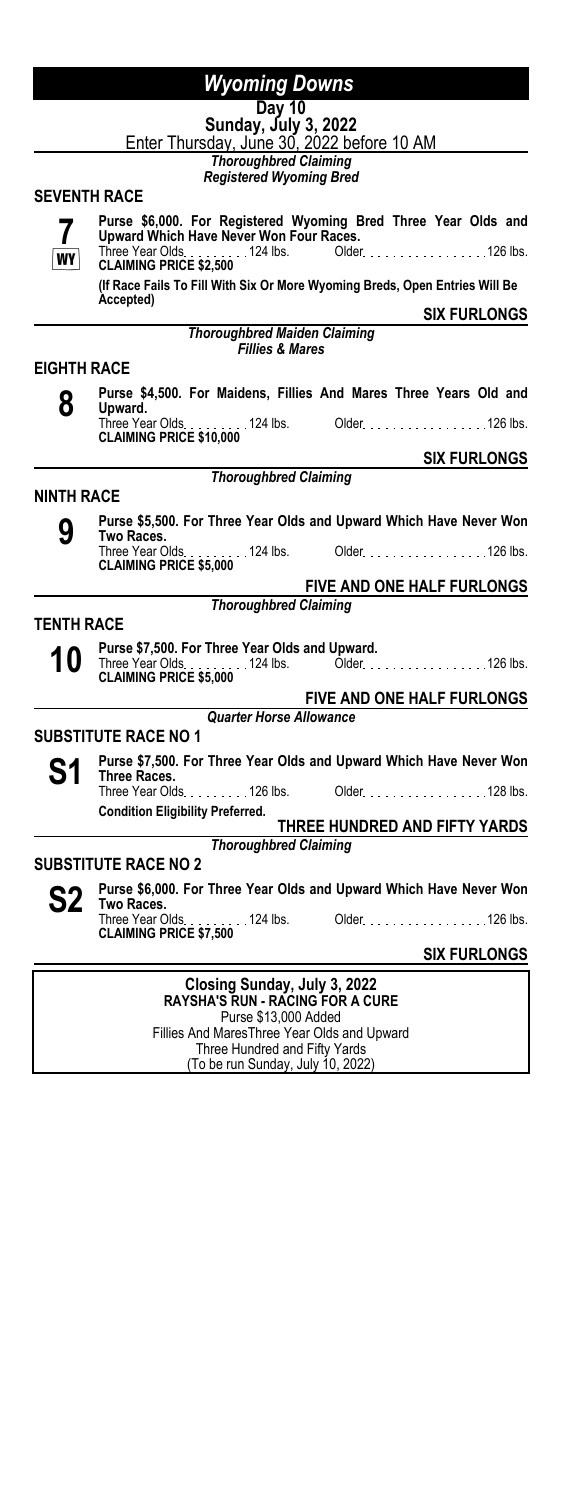#### **Day 11 Saturday, July 9, 2022**

Enter Wednesday, July 6, 2022 before 10 AM

*Quarter Horse Maiden Fillies & Mares*

**FIRST RACE**

**1 Purse \$5,000. For Maidens, Fillies And Mares Three Years Old and** Upward.<br>Three Year Olds. . . . . . . . . 126 lbs. Older. . . . . . . . . . . . . . . . . 128 lbs. **THREE HUNDRED AND FIFTY YARDS** *Quarter Horse Claiming Registered Wyoming Bred* **SECOND RACE 2 WY Purse \$7,500. For Registered Wyoming Bred Three Year Olds and Upward Which Have Not Won Two Races In 2021 - 2022 or Which Have Never Won Four Races.** Older No. 100 . 128 lbs. **CLAIMING PRICE \$10,000**<br>**CLAIMING PRICE \$10,000**<br> *I***IF Records (If Race Fails To Fill With Six Or More Wyoming Breds, Open Entries Will Be Accepted) THREE HUNDRED YARDS** *Quarter Horse & Thoroughbred Claiming Quarter Horse Claiming* **THIRD RACE 3 Purse \$7,000. For Three Year Olds and Upward Which Have Not Won Two Races In 2022 or Which Have Never Won Four Races.** Older 11.1.1.1.1.1.1.128 lbs. **CLAIMING PRICE \$7,500**<br>**CLAIMING PRICE \$7,500 FIVE HUNDRED AND FIFTY YARDS** *Quarter Horse Allowance* **FOURTH RACE 4 Purse \$7,000. For Three Year Olds and Upward Which Have Never Won Two Races.** Three Year Olds. . . . . . . . . 126 lbs. Older . . . . . . . . . . . . . . . . 128 lbs. **TWO HUNDRED AND TWENTY YARDS** *Quarter Horse Allowance* **FIFTH RACE 5 Purse \$8,000. For Three Year Olds and Upward Which Have Never Won Four Races.** Older No. 128 lbs. **THREE HUNDRED AND FIFTY YARDS** *Thoroughbred Maiden Claiming* **SIXTH RACE 6 Purse \$4,000. For Maidens, Three Years Old.** Weight 124 lbs. **CLAIMING PRICE \$5,000 FOUR AND ONE HALF FURLONGS**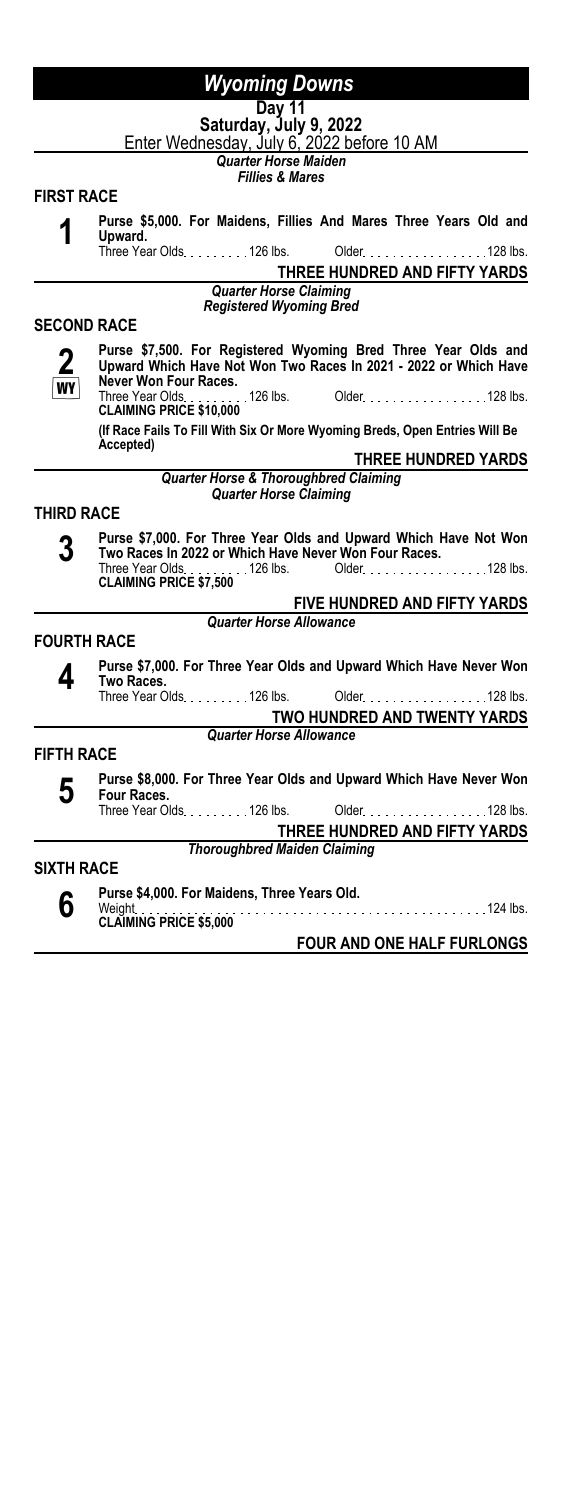| Day 11                      |                                                                                                                     |
|-----------------------------|---------------------------------------------------------------------------------------------------------------------|
| Saturday, July 9, 2022      |                                                                                                                     |
|                             | Enter Wednesday, July 6, 2022 before 10 AM<br><b>Thoroughbred Claiming</b>                                          |
| <b>SEVENTH RACE</b>         |                                                                                                                     |
|                             | Purse \$5,000. For Three Year Olds and Upward Which Have Never Won                                                  |
|                             | Two Races.<br>Three Year Olds. 124 lbs.<br>Older. 126 lbs.                                                          |
|                             | <b>CLAIMING PRICE \$2,500</b>                                                                                       |
|                             | <b>SIX FURLONGS</b>                                                                                                 |
|                             | <b>Thoroughbred Maiden</b>                                                                                          |
| <b>EIGHTH RACE</b>          |                                                                                                                     |
| 8                           | Purse \$5,000. For Maidens, Three Years Old and Upward.<br>Older Processing<br>Three Year Olds. 124 lbs.<br>126 lbs |
|                             | <b>FIVE AND ONE HALF FURLONGS</b>                                                                                   |
|                             | <b>Thoroughbred Claiming</b>                                                                                        |
|                             | <b>Registered Wyoming Bred</b>                                                                                      |
| <b>NINTH RACE</b>           |                                                                                                                     |
|                             | Purse \$7,000. For Registered Wyoming Bred Three Year Olds and<br>Upward.                                           |
| WY                          | Three Year Olds. 124 lbs. Older. 126 lbs.<br><b>CLAIMING PRICE \$2,500</b>                                          |
|                             | (If Race Fails To Fill With Six Or More Wyoming Breds, Open Entries Will Be                                         |
|                             | Accepted)<br><b>FIVE FURLONGS</b>                                                                                   |
|                             | <b>Thoroughbred Starter Allowance</b>                                                                               |
| <b>TENTH RACE</b>           |                                                                                                                     |
|                             | Purse \$6,000. For Three Year Olds and Upward Which Have Started For                                                |
| IU                          | A Claiming Price Of \$3,500 Or Less In 2021 - 2022.                                                                 |
|                             | Three Year Olds. 124 lbs.<br>Older.<br>126 lbs.                                                                     |
|                             | <b>FOUR AND ONE HALF FURLONGS</b>                                                                                   |
|                             | <b>Quarter Horse Claiming</b>                                                                                       |
| <b>SUBSTITUTE RACE NO 1</b> |                                                                                                                     |
| S1                          | Purse \$7,000. For Four Year Olds and Upward Which Have Not Won A                                                   |
|                             | Race In 2022 or Which Have Never Won Four Races.<br>Four Year Olds. 128 lbs.<br>Older<br>128 lbs.                   |
|                             | <b>CLAIMING PRICE \$7.500</b>                                                                                       |
|                             | TWO HUNDRED AND TWENTY YARDS                                                                                        |
|                             | <b>Thoroughbred Claiming</b>                                                                                        |

*Fillies & Mares*

### **SUBSTITUTE RACE NO 2**

Ē,

 $\overline{a}$ 

 $\blacksquare$ 

**S2 Purse \$6,500. For Fillies And Mares Three Years Old and Upward Which Have Not Won Two Races Since January 9 or Which Have Never Won Four Races.**<br>Three Year Olds. . . . . . . . . 124 lbs. Older. . . . . . . . . . . . . . . . . . 126 lbs.<br>**CLAIMING PRICE \$5,000**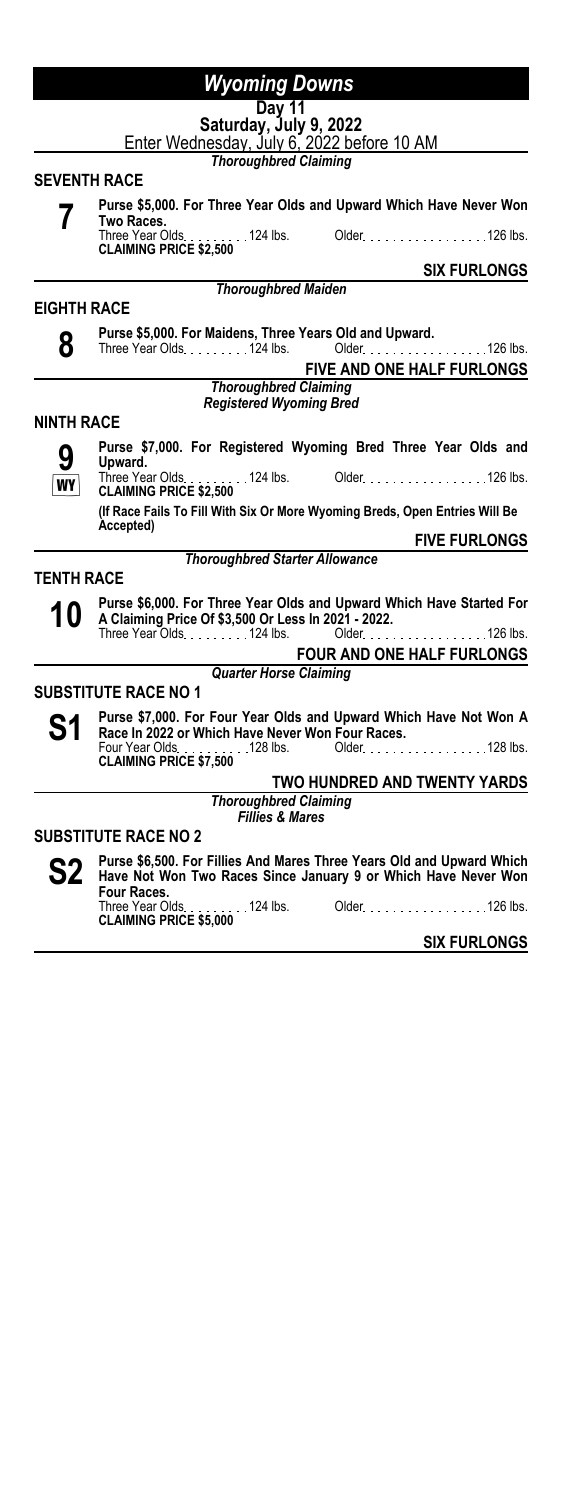|--|

| . . |  |  |
|-----|--|--|

**Sunday, July 10, 2022** <u>Enter Thursday, July 7, 2022 before 10 AM</u>

*Quarter Horse Maiden Registered Wyoming Bred*

### **FIRST RACE**

**SECOND RACE**

**Purse \$5,000. For Registered Wyoming Bred Maidens, Two Years Old.**

Weight 124 lbs. **THREE HUNDRED YARDS**

#### *Quarter Horse Allowance*

**2**

**Purse \$8,500. For Two Year Olds Which Have Never Won A Race Other Than Maiden, Claiming, Starter, Or Trial or Which Have Never Won Two Races.** Weight 124 lbs.

**THREE HUNDRED YARDS**

#### *Quarter Horse Optional Claiming*

### **THIRD RACE**

**3 Purse \$8,000. For Three Year Olds Which Have Not Won Two Races Other Than Maiden, Claiming, Starter, Or Trial In 2022 or Which Have Never Won Three Races or Claiming Price \$12,500.** Weight 126 lbs. **CLAIMING PRICE \$12,500**

#### **THREE HUNDRED AND FIFTY YARDS The 2nd Running of** *WYOMING DOWNS 870 HANDICAP Quarter Horse & Thoroughbred Handicap Mixed Handicap*

#### **FOURTH RACE**

**4** Purse \$13,000-Added. THREE YEAR OLDS AND UPWARD. FREE<br>NOMINATIONS DUE NO LATER THAN JUNE 26, 2022 BY 2:00 PM. \$150<br>TO ENTER. 3 YR OLDS - 126 Lbs. OLDER - 128 Lbs ( HIGH MONEY<br>EARNED LIFETIME AT TIME OF NOMINATION PREFERRED

> **EIGHT HUNDRED AND SEVENTY YARDS The 2nd Running of** *RAYSHA'S RUN - RACING FOR A CURE Quarter Horse Stakes*

**FIFTH RACE**

**5** Purse \$13,000-Added. For Fillies and Mares Three Year Olds and Older. High Money Earned in 2021 and 2022 at time of nomination preferred. Free nominations due by July 4, 2021 by 2:00 PM. \$150 to enter.<br>Dreferred. Free nomi

> **THREE HUNDRED AND FIFTY YARDS** *Wyoming Downs Thoroughbred Futurity Trials FINALS TO BE RUN ON JULY 24, 2022 Thoroughbred Trial*

#### **SIXTH RACE**

**6 Purse \$4,000. For Two Year Olds.** Weight ........ 124 Lbs. **FOUR AND ONE HALF FURLONGS**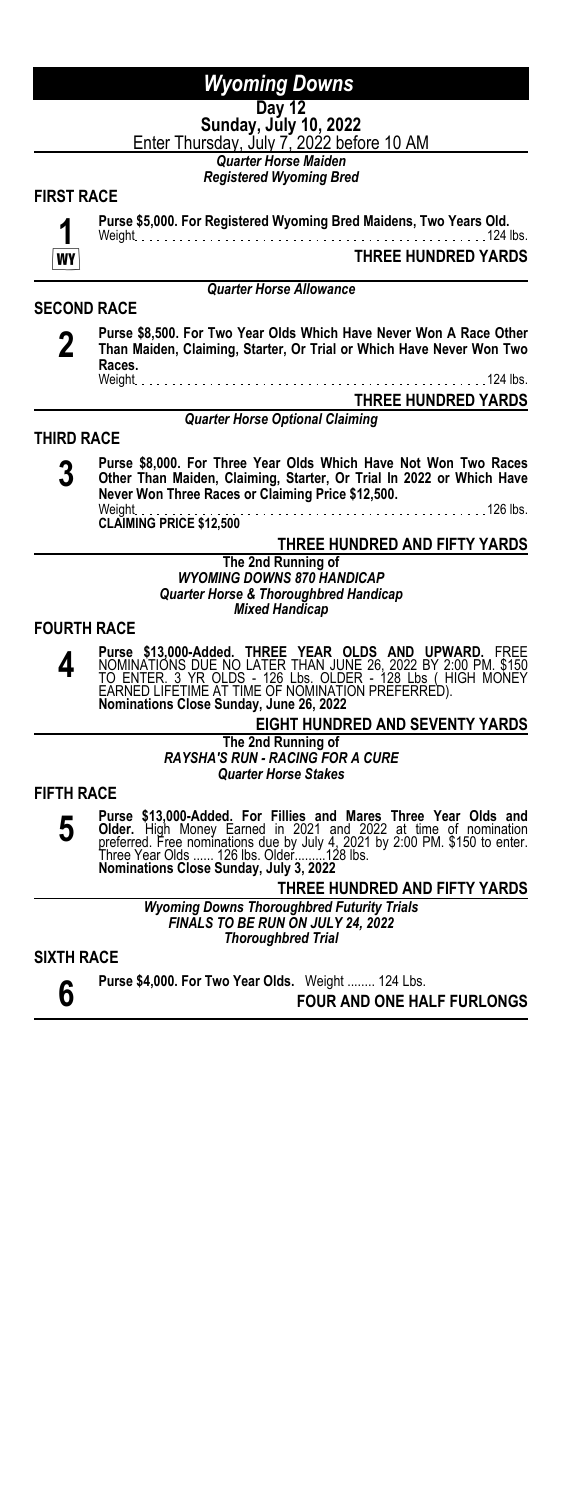|                    | Day 12                                                                                 |
|--------------------|----------------------------------------------------------------------------------------|
|                    | Sunday, July 10, 2022<br>Enter Thursday, July 7, 2022 before 10 AM                     |
|                    |                                                                                        |
|                    | <b>Thoroughbred Maiden Claiming</b>                                                    |
| <b>EIGHTH RACE</b> |                                                                                        |
| 8                  | Purse \$4,000. For Maidens, Three Years Old and Upward.                                |
|                    | Three Year Olds. 124 lbs. Older. 126 lbs.<br><b>CLAIMING PRICE \$2,500</b>             |
|                    | <b>FIVE AND ONE HALF FURLONGS</b>                                                      |
|                    | <b>Thoroughbred Claiming</b>                                                           |
| <b>NINTH RACE</b>  |                                                                                        |
|                    | Purse \$6,000. For Three Year Olds and Upward Which Have Never Won                     |
| 9                  | Three Races.                                                                           |
|                    | Three Year Olds. 124 lbs. Older. 126 lbs.<br><b>CLAIMING PRICE \$5,000</b>             |
|                    | <b>Condition Eligibility Preferred.</b>                                                |
|                    | <b>SEVEN AND ONE HALF FURLONGS</b>                                                     |
|                    | <b>Thoroughbred Maiden</b><br><b>Registered Wyoming Bred</b>                           |
| <b>TENTH RACE</b>  |                                                                                        |
|                    |                                                                                        |
| 10                 | Purse \$5,000. For Registered Wyoming Bred Maidens, Three Years Old<br>and Upward.     |
| <b>WY</b>          | Three Year Olds 124 lbs.<br>Older. 126 lbs.                                            |
|                    | (If Race Fails To Fill With Six Or More Wyoming Breds, Open Entries Will Be            |
|                    | Accepted)<br><b>SIX FURLONGS</b>                                                       |
|                    | <b>Quarter Horse Claiming</b>                                                          |
|                    | <b>SUBSTITUTE RACE NO 1</b>                                                            |
|                    | Purse \$7,000. For Three and Four Year Olds Which Have Not Won Two                     |
| S1                 | Races In 2021 - 2022 or Which Have Never Won Four Races.                               |
|                    | Four Year Olds. 128 lbs.<br>Three Year Olds. 126 lbs.<br><b>CLAIMING PRICE \$7,500</b> |
|                    | <b>FOUR HUNDRED YARDS</b>                                                              |
|                    | <b>Thoroughbred Allowance</b>                                                          |
|                    | <b>SUBSTITUTE RACE NO 2</b>                                                            |
|                    | Purse \$8,000. For Three Year Olds and Upward Which Have Never Won                     |
| S2                 | <b>Four Races.</b>                                                                     |
|                    | Three Year Olds 1.1 124 lbs.<br>Older 126 lbs.                                         |
|                    | <b>SIX FURLONGS</b>                                                                    |
|                    | Closing Sunday, July 10, 2022                                                          |
|                    | <b>HANK MILLS HANDICAP</b>                                                             |
|                    | Purse \$13,000 Added<br>Fillian And Masse Thurs Magn Olders<br>المستحدد ومطالبات       |

Fillies And MaresThree Year Olds and Upward Five Furlongs (To be run Sunday, July 17, 2022)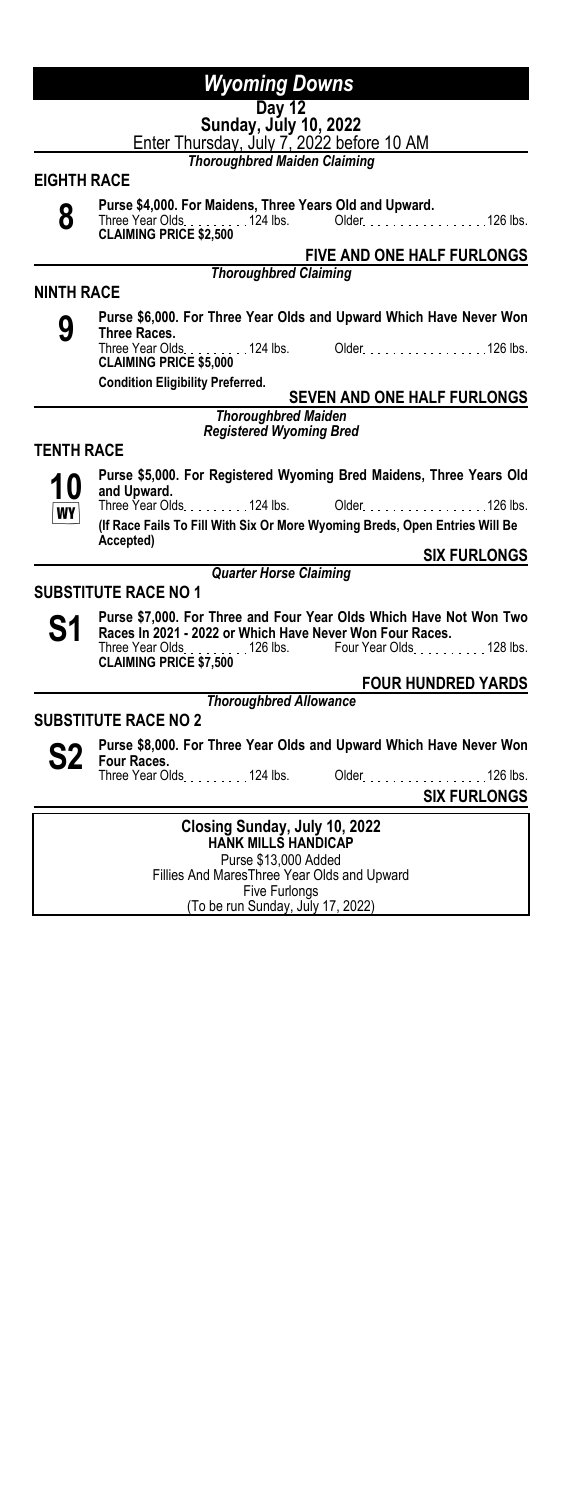|                    | Wyoming Downs                                                                                                                                                                                     |
|--------------------|---------------------------------------------------------------------------------------------------------------------------------------------------------------------------------------------------|
|                    | Day 13                                                                                                                                                                                            |
|                    | Saturday, July 16, 2022<br>Enter Wednesday, July 13, 2022 before 10 AM                                                                                                                            |
|                    |                                                                                                                                                                                                   |
|                    | <b>Quarter Horse Maiden</b>                                                                                                                                                                       |
|                    | <b>Registered Wyoming Bred</b>                                                                                                                                                                    |
| <b>FIRST RACE</b>  |                                                                                                                                                                                                   |
|                    | Purse \$5,000. For Registered Wyoming Bred Maidens, Three Years Old<br>and Upward.                                                                                                                |
| W۱                 | Three Year Olds. 126 lbs.<br>Older. 128 lbs.<br>(If Race Fails To Fill With Six Or More Wyoming Breds, Open Entries Will Be                                                                       |
|                    | Accepted)                                                                                                                                                                                         |
|                    | THREE HUNDRED AND FIFTY YARDS                                                                                                                                                                     |
|                    | Quarter Horse Maiden Claiming                                                                                                                                                                     |
| <b>SECOND RACE</b> |                                                                                                                                                                                                   |
|                    | Purse \$4,500. For Maidens, Three Years Old and Upward.                                                                                                                                           |
| 2                  |                                                                                                                                                                                                   |
|                    | <b>CLAIMING PRICE \$10,000</b>                                                                                                                                                                    |
|                    | THREE HUNDRED AND FIFTY YARDS                                                                                                                                                                     |
|                    | <b>Quarter Horse Optional Claiming</b>                                                                                                                                                            |
| THIRD RACE         |                                                                                                                                                                                                   |
|                    | Purse \$8,000. For Two Year Olds Which Have Not Won Two Races Other<br>Than Maiden, Claiming, Starter, Or Trial In 2021 - 2022 or Which Have<br>Never Won Three Races or Claiming Price \$12,500. |
|                    | Weight<br><b>CLAIMING PRICE \$12,500</b>                                                                                                                                                          |
|                    | <b>THREE HUNDRED YARDS</b>                                                                                                                                                                        |
|                    | <b>Quarter Horse Claiming</b>                                                                                                                                                                     |
| <b>FOURTH RACE</b> |                                                                                                                                                                                                   |
| 4                  | Purse \$7,000. For Three Year Olds and Upward Which Have Not Won<br>Two Races In 2022 or Which Have Never Won Four Races.                                                                         |
|                    | . 126 lbs. Older. 128 lbs.<br>Three Year Olds.<br><b>CLAIMING PRICE \$7,500</b>                                                                                                                   |
|                    | THREE HUNDRED AND FIFTY YARDS                                                                                                                                                                     |
|                    | <b>Quarter Horse Maiden</b>                                                                                                                                                                       |
|                    | <b>Fillies &amp; Mares</b>                                                                                                                                                                        |
| <b>FIFTH RACE</b>  |                                                                                                                                                                                                   |
| 5                  | Purse \$5,000. For Maidens, Fillies And Mares Three Years Old and<br>Upward.                                                                                                                      |
|                    | Three Year Olds. 126 lbs.<br>Older. 128 lbs.                                                                                                                                                      |
|                    | THREE HUNDRED AND FIFTY YARDS                                                                                                                                                                     |
|                    | <b>Thoroughbred Maiden Claiming</b>                                                                                                                                                               |
| <b>SIXTH RACE</b>  |                                                                                                                                                                                                   |
|                    | Purse \$4,000. For Maidens, Three Years Old and Upward.                                                                                                                                           |
| b                  | Three Year Olds. $\frac{1}{24}$ lbs. Older. $\frac{1}{24}$ Older. $\frac{1}{24}$ and $\frac{1}{24}$ lbs.<br><b>CLAIMING PRICE \$7,500</b>                                                         |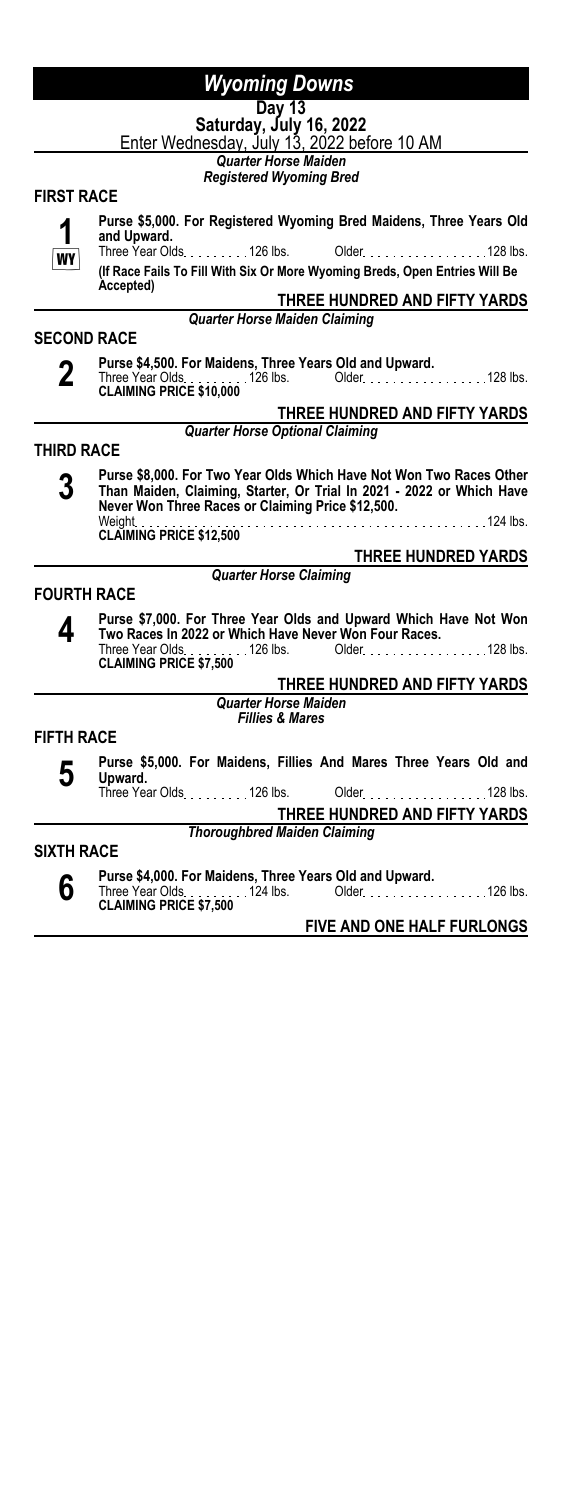# **Day 13**

**Saturday, July 16, 2022** <u>Enter Wednesday, July 13, 2022 before 10 AM</u>

*Thoroughbred Claiming Registered Wyoming Bred*

#### **SEVENTH RACE**

**7 WY** 

**Purse \$6,000. For Registered Wyoming Bred Three Year Olds and Upward Which Have Never Won Three Races.** Older. . . . . . . . . . . . . . . . . 126 lbs. **CLAIMING PRICE \$5,000**<br>**CLAIMING PRICE \$5,000**<br>• CLAIMING PRICE \$5,000

**Condition Eligibility Preferred. (If Race Fails To Fill With Six Or More Idaho Breds, Open Entries Will Be Accepted)**

*Thoroughbred Claiming*

**SIX FURLONGS**

#### **EIGHTH RACE**

**8**

**Purse \$6,000. For Three Year Olds and Upward Which Have Not Won Two Races In 2022 or Which Have Never Won Four Races.** Three Year Olds. . . . . . . . . 124 lbs. Older. . . . . . . . . . . . . . . . . . 126 lbs.<br>**CLAIMING PRICE \$2,500** 

### **FIVE AND ONE HALF FURLONGS**

*Thoroughbred Allowance Fillies & Mares*

#### **NINTH RACE**

**9**

**Purse \$8,500. For Fillies And Mares Three Years Old and Upward Which Have Not Won A Race In 2022 or Which Have Never Won Four Races.** Older New York 126 lbs.

|             |                              | <b>FIVE AND ONE HALF FURLONGS</b> |
|-------------|------------------------------|-----------------------------------|
|             | <b>Thoroughbred Claiming</b> |                                   |
| <b>RACE</b> |                              |                                   |

- **TENTH** 
	- **10 Purse \$6,500. For Three Year Olds and Upward Which Have Not Won A**<br>**10 Race At A Mile Or Over In 2021 2022 or Which Have Never Won Four Race At A Mile Or Over In 2021 - 2022 or Which Have Never Won Four Races.** Three Year Olds <sub>- - - - - - -</sub> - 124 lbs. Older <sub>- - -</sub> - - - - - - - - - - - - - - 126 lbs.<br>**CLAIMING PRICE \$5,000**

**ONE MILE**

#### *Quarter Horse Starter Optional Claiming*

**SUBSTITUTE RACE NO 1**

**S1** Purse \$7,500. For Three Year Olds and Upward Which Have Started For<br>
The Claiming Price Of \$7,500 Or Less In 2022 or Claiming Price \$10,000.<br>
These Year Olds: the Claiming Price \$10,000. **Three Year Older 126 lbs.** Older 128 lbs. 2014 128 lbs. Three Year Olds<br>**CLAIMING PRICE \$10,000** 

# **FOUR HUNDRED AND FORTY YARDS**

# *Thoroughbred Claiming*

**SUBSTITUTE RACE NO 2**

**S2 Purse \$6,500. For Three Year Olds and Upward Which Have Not Won Two Races In 2021 - 2022 or Which Have Never Won Three Races.** Three Year Olds 124 lbs. Older 126 lbs. **CLAIMING PRICE \$5,000**<br>CLAIMING PRICE \$5,000

**ONE MILE**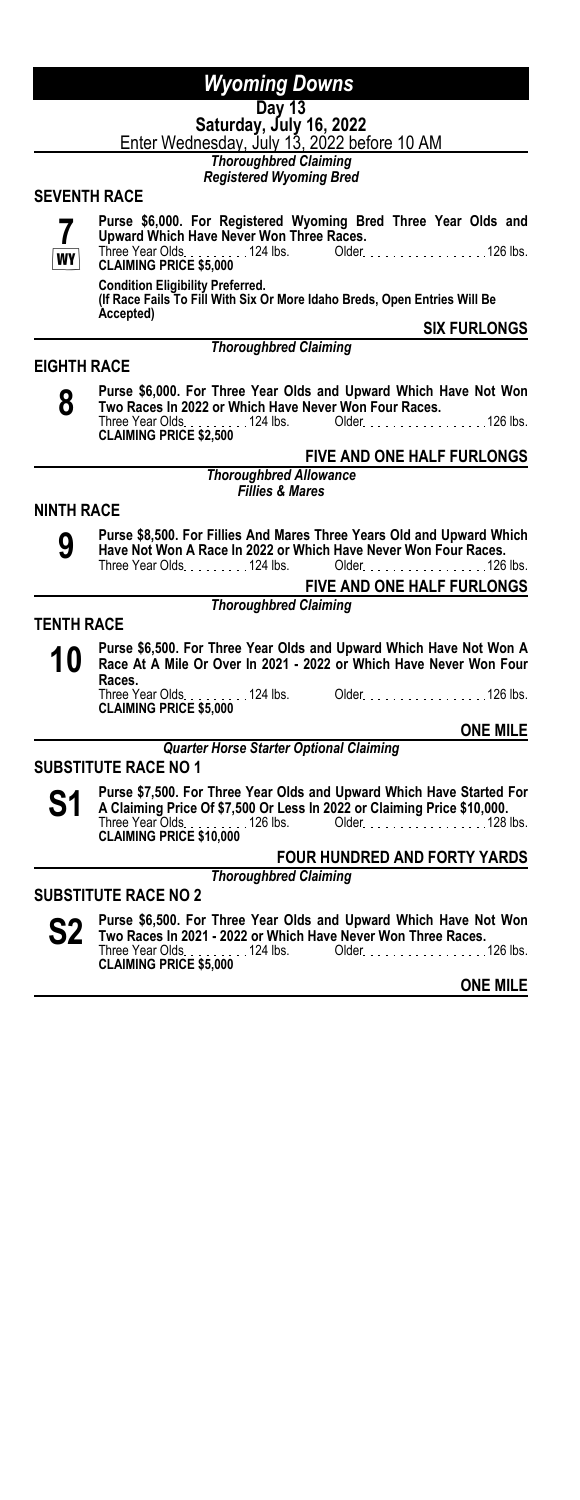|                     | Wyoming Downs                                                                                                                                                                                                                                                                                                  |
|---------------------|----------------------------------------------------------------------------------------------------------------------------------------------------------------------------------------------------------------------------------------------------------------------------------------------------------------|
|                     | Day 14                                                                                                                                                                                                                                                                                                         |
|                     | Sunday, July 17, 2022<br>Enter Thursday, July 14, 2022 before 10 AM                                                                                                                                                                                                                                            |
|                     | <b>Gary Waite Maiden Stakes Trials</b>                                                                                                                                                                                                                                                                         |
|                     | <b>FINALS TO BE RUN ON JULY 31, 2022</b>                                                                                                                                                                                                                                                                       |
|                     | <b>Quarter Horse Maiden Trial</b>                                                                                                                                                                                                                                                                              |
|                     | <b>FIRST THRU FOURTH RACES</b>                                                                                                                                                                                                                                                                                 |
|                     | Purse \$4,000. For Three Year Olds and Older Which Were Maidens as of January 1, 2022. Three Year Olds  126 Lbs. Older  128 Lbs.                                                                                                                                                                               |
|                     | THREE HUNDRED AND THIRTY YARDS                                                                                                                                                                                                                                                                                 |
|                     | <b>Quarter Horse Allowance</b>                                                                                                                                                                                                                                                                                 |
| <b>FIFTH RACE</b>   |                                                                                                                                                                                                                                                                                                                |
| 5.                  | Purse \$9,000. For Three Year Olds and Upward.                                                                                                                                                                                                                                                                 |
|                     | Three Year Olds. 126 lbs. Older. 128 lbs.                                                                                                                                                                                                                                                                      |
|                     | 100 YARDS                                                                                                                                                                                                                                                                                                      |
|                     | The 6th Running of<br><b>HANK MILLS HANDICAP</b>                                                                                                                                                                                                                                                               |
|                     | <b>Thoroughbred Handicap</b>                                                                                                                                                                                                                                                                                   |
| <b>SIXTH RACE</b>   |                                                                                                                                                                                                                                                                                                                |
|                     |                                                                                                                                                                                                                                                                                                                |
| 6                   | Purse \$13,000-Added. FILLY AND MARES THREE YEAR OLDS AND<br>UPWARD FREE NOMINATIONS DUE NO LATER THAN JULY 10, 2022 BY<br>2:00 PM., \$150 TO ENTER. (HIGH WEIGHTS PREFERRED).<br>Nominations Close Sunday, July 10, 2022                                                                                      |
|                     | <b>FIVE FURLONGS</b>                                                                                                                                                                                                                                                                                           |
|                     | <b>Thoroughbred Claiming</b>                                                                                                                                                                                                                                                                                   |
| <b>SEVENTH RACE</b> |                                                                                                                                                                                                                                                                                                                |
|                     | Purse \$6,500. For Three Year Olds and Upward Which Have Not Won A<br>Race Since April 17 or Which Have Never Won Four Races.<br>126 lbs.<br>Three Year Olds 124 lbs.<br>$Older_1, \ldots, \ldots$<br><b>CLAIMING PRICE \$5,000</b><br>(Races Where Entered For \$3,500 Or Less Not Considered In Eligibility) |
|                     | <b>SIX FURLONGS</b>                                                                                                                                                                                                                                                                                            |
|                     | <b>Thoroughbred Maiden</b><br><b>Fillies &amp; Mares</b>                                                                                                                                                                                                                                                       |
| <b>EIGHTH RACE</b>  |                                                                                                                                                                                                                                                                                                                |
|                     |                                                                                                                                                                                                                                                                                                                |
| 8                   | Purse \$5,000. For Maidens, Fillies And Mares Three Years Old and<br>Upward.                                                                                                                                                                                                                                   |
|                     | Three Year Olds 124 lbs.<br>Older<br>$126$ lbs.                                                                                                                                                                                                                                                                |
|                     | FIVE AND ONE HALF FURLONGS                                                                                                                                                                                                                                                                                     |
|                     |                                                                                                                                                                                                                                                                                                                |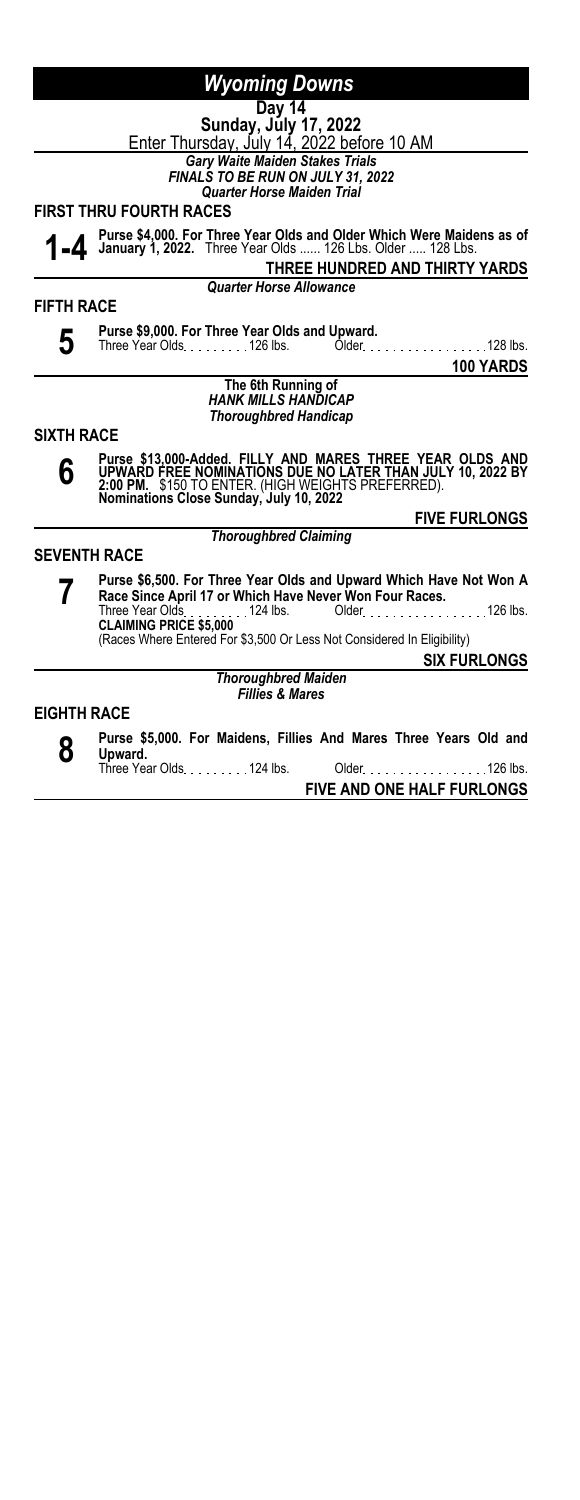|                   | <b>Wyoming Downs</b>                                                                                                         |  |
|-------------------|------------------------------------------------------------------------------------------------------------------------------|--|
|                   | Day 14                                                                                                                       |  |
|                   |                                                                                                                              |  |
|                   | Sunday, July 17, 2022<br>Enter Thursday, July 14, 2022 before 10 AM                                                          |  |
|                   | <b>Thoroughbred Claiming</b>                                                                                                 |  |
|                   | <b>Registered Wyoming Bred</b>                                                                                               |  |
| <b>NINTH RACE</b> |                                                                                                                              |  |
| 9                 | Purse \$6,500. For Registered Wyoming Bred Three Year Olds and<br>Upward Which Have Never Won Four Races.                    |  |
| WY                | Three Year Olds. 124 lbs. Older. 126 lbs.<br><b>CLAIMING PRICE \$5,000</b>                                                   |  |
|                   | (If Race Fails To Fill With Six Or More Wyoming Breds, Open Entries Will Be<br>Accepted)                                     |  |
|                   | <b>ONE MILE</b>                                                                                                              |  |
|                   | <b>Thoroughbred Claiming</b>                                                                                                 |  |
| TENTH RACE        |                                                                                                                              |  |
| 10                | Purse \$8,000. For Three Year Olds and Upward.<br>Three Year Olds. 120 lbs. Older. 123 lbs.<br><b>CLAIMING PRICE \$7.500</b> |  |
|                   | <b>SEVEN AND ONE HALF FURLONGS</b>                                                                                           |  |
|                   | <b>Quarter Horse Allowance</b>                                                                                               |  |
|                   | <b>SUBSTITUTE RACE NO 1</b>                                                                                                  |  |
| S1                | Purse \$7,000. For Three Year Olds Which Have Never Won Two Races.<br>126 lbs.<br>Weight                                     |  |
|                   | THREE HUNDRED AND THIRTY YARDS                                                                                               |  |
|                   | <b>Thoroughbred Claiming</b>                                                                                                 |  |
|                   | <b>SUBSTITUTE RACE NO 2</b>                                                                                                  |  |
|                   | Purse \$6,500. For Three Year Olds and Upward Which Have Never Won                                                           |  |
|                   | <b>S2</b> Four Races.<br><b>CLAIMING PRICE \$5,000</b>                                                                       |  |
|                   |                                                                                                                              |  |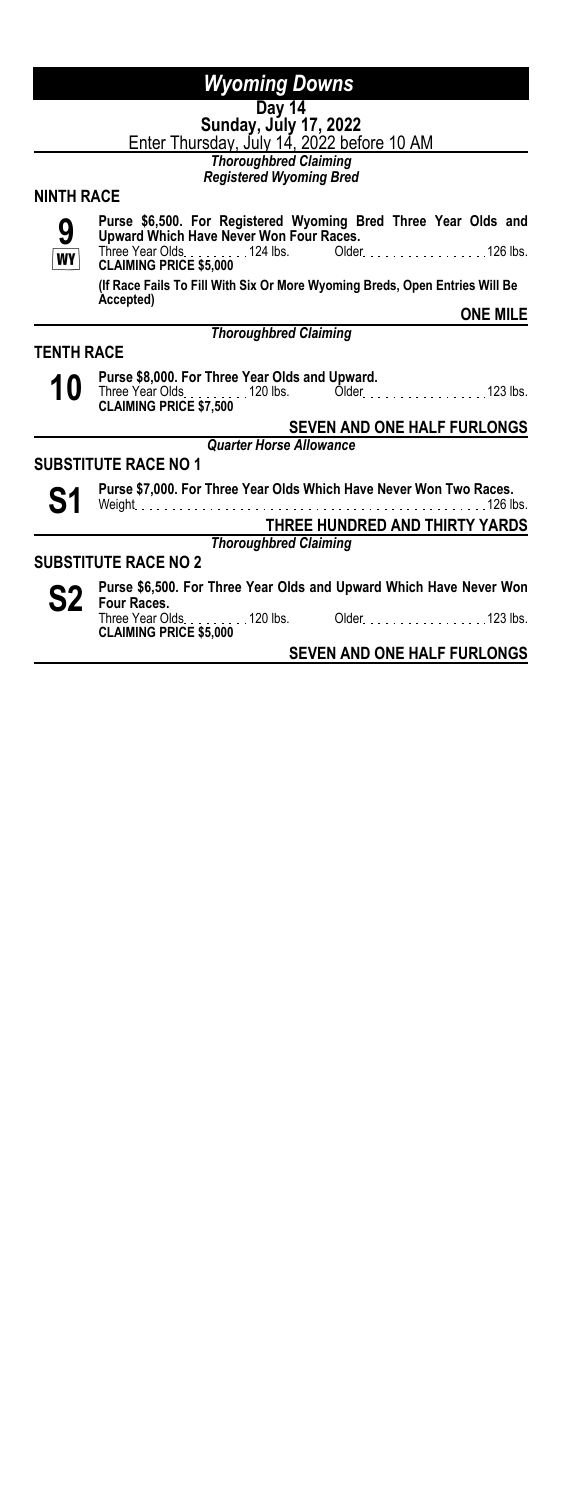**Day 15 Saturday, July 23, 2022**

<u>Enter Wednesday, July 20, 2022 before 10 AM</u>

*Wyoming Downs Futurity Trials FINALS TO BE RUN ON AUGUST 7, 2022*

*Quarter Horse Futurity Trial*

**FIRST THRU SEVENTH RACES**

**1-7 Purse \$4,000. For Two Year Olds Which Have Nominated and Remain Eligible.** Weight ..... 124 Lbs.

**THREE HUNDRED AND FIFTY YARDS**

*Wyoming Down Derby Trials FINALS TO BE RUN ON AUGUST 6, 2022 Quarter Horse Derby Trial*

# **EIGHTH RACE**

**8 Purse \$4,000. For Three Year Olds Which Have Nominated and Remain Eligible.** Weight ........ 126 Lbs.

**FOUR HUNDRED YARDS**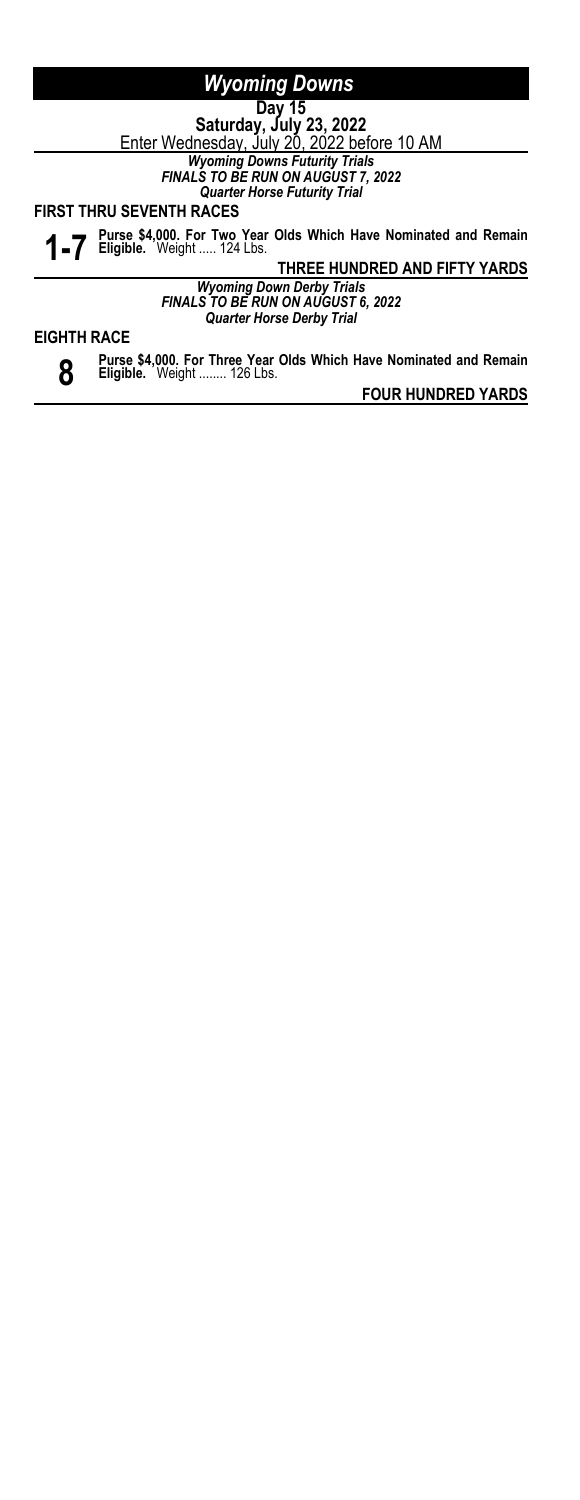| <b>Wyoming Downs</b>                                                                                             |                     |
|------------------------------------------------------------------------------------------------------------------|---------------------|
| Dav 15                                                                                                           |                     |
|                                                                                                                  |                     |
| Saturday, July 23, 2022<br>Enter Wednesday, July 20, 2022 before 10 AM                                           |                     |
| Rod Galloway Thoroughbred Derby Trials<br><b>FINALS TO BE RUN ON AUGUST 6, 2022</b><br><b>Thoroughbred Trial</b> |                     |
| <b>ELEVENTH RACE</b>                                                                                             |                     |
| Purse \$4,000. For Three Year Olds. Weight  126 Lbs.                                                             | <b>SIX FURLONGS</b> |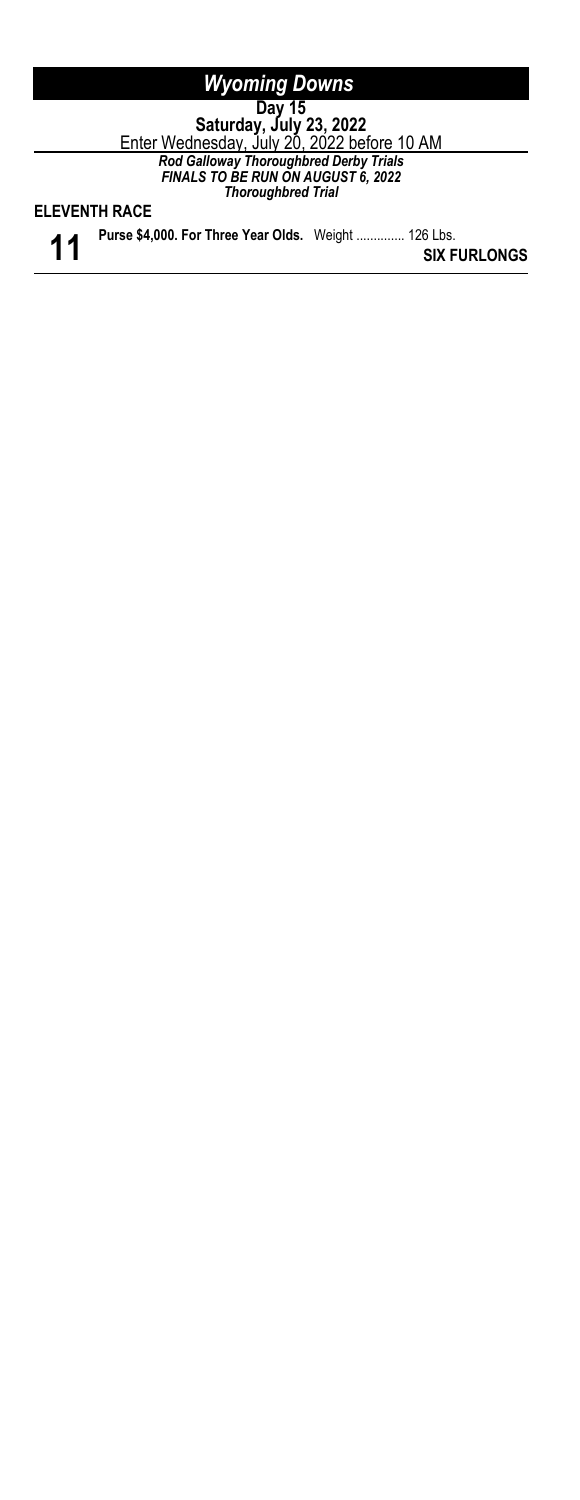#### **Day 16 Sunday, July 24, 2022**

<u>Enter Thursday, July 21, 2022 before 10 AM</u>

*Quarter Horse Maiden*

#### **FIRST RACE**

**1**

**Purse \$5,000. For Maidens, Two Years Old.**

Weight 124 lbs. **THREE HUNDRED AND FIFTY YARDS** *Quarter Horse Allowance*

*Registered Wyoming Bred*

# **SECOND RACE**

**2 WY Purse \$7,500. For Registered Wyoming Bred Three Year Olds and Upward Which Have Never Won Three Races.** Older No. 100 . 128 lbs. **(If Race Fails To Fill With Six Or More Wyoming Breds, Open Entries Will Be**

**Accepted) Condition Eligibility Preferred.**

#### **THREE HUNDRED AND FIFTY YARDS** *Quarter Horse Claiming*

#### **THIRD RACE**

**3 Purse \$7,500. For Four Year Olds and Upward Which Have Not Won Two Races In 2022 or Which Have Never Won Four Races.** Four Year Olds. . . **. . . . . . . 126 lbs. O**lder. . . . . . . . . . . . . . . . . 128 lbs.<br>**CLAIMING PRICE \$10,000** 

### **THREE HUNDRED AND THIRTY YARDS**

*Quarter Horse Allowance Fillies*

#### **FOURTH RACE**

**4**

**Purse \$7,000. For Fillies Three Years Old Which Have Never Won Two Races.** Weight 126 lbs.

# **THREE HUNDRED AND THIRTY YARDS**

#### *Quarter Horse Claiming*

#### **FIFTH RACE**

**5**

**Purse \$8,000. For Three Year Olds and Upward.** Older . . . . . . . . . . . . . . . . . 128 lbs. **Three Year Olds.**<br>**CLAIMING PRICE \$7,500** 

### **FOUR HUNDRED AND FORTY YARDS**

**The 4th Running of** *WYOMING DOWNS TB FUTURITY TRIALS RUN ON JULY 10, 2022 Thoroughbred Stakes*

# **SIXTH RACE**



**Purse \$14,000-Added. FOR TWO YEAR OLDS WHICH HAVE NOMINATED AND REMAIN ELIGIBLE.** TRIALS TO BE RUN ON JULY 10, 2022. 2YR. OLDS---124 Lbs.

**FIVE FURLONGS**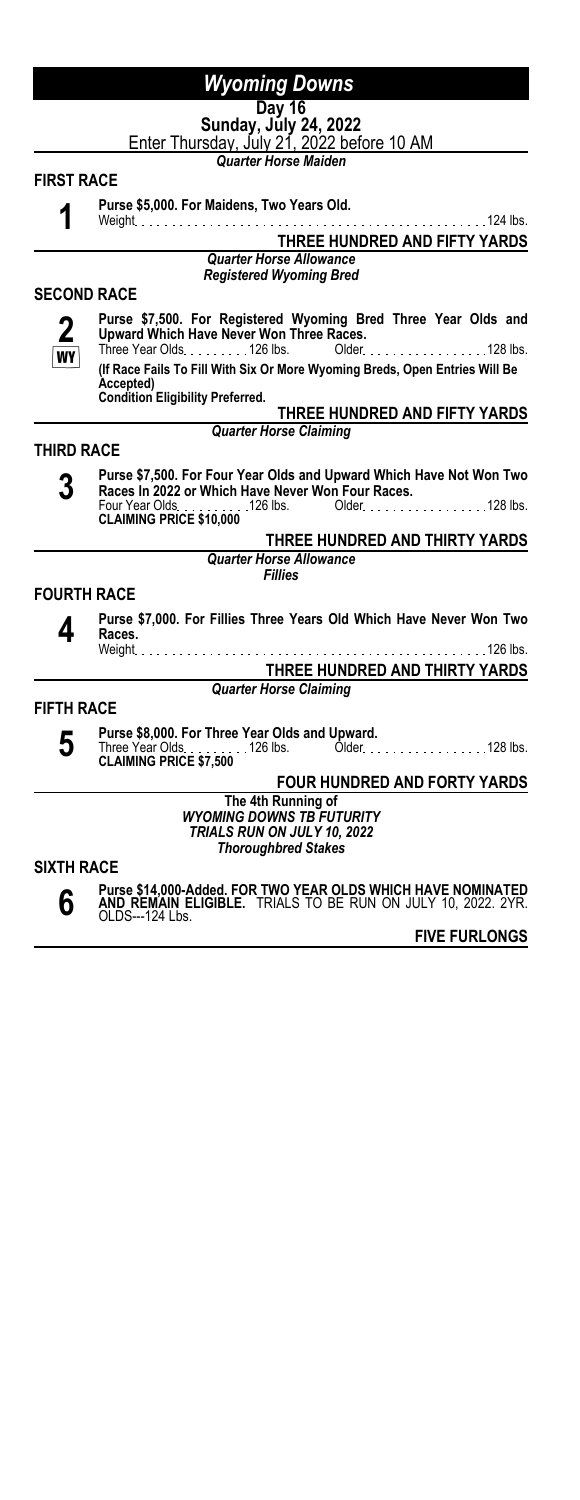#### **Day 16 Sunday, July 24, 2022**

<u>Enter Thursday, July 21, 2022 before 10 AM</u>

*Thoroughbred Allowance*

### **SEVENTH RACE**

- **7**
- **Purse \$9,000. For Three Year Olds and Upward.**

Older New York 126 lbs. **SEVEN AND ONE HALF FURLONGS**

*Thoroughbred Claiming*

### **EIGHTH RACE**

- **8**
- **Purse \$6,500. For Three Year Olds and Upward Which Have Not Won Two Races In 2021 - 2022 or Which Have Never Won Four Races.** Three Year Olds <sub>.</sub> . . . . . . . 124 lbs. Older . . . . . . . . . . . . . . . . . 126 lbs.<br>**CLAIMING PRICE \$5,000**

(Races Where Entered For \$3,500 Or Less Not Considered In Eligibility)

#### *Thoroughbred Allowance*

# **ONE MILE**

- **NINTH RACE 9**
	- **Purse \$9,000. For Three Year Olds and Upward.**

Older . . . . . . . . . . . . . . . . 126 lbs.

**FOUR AND ONE HALF FURLONGS**

#### *Thoroughbred Claiming Fillies & Mares*

# **TENTH RACE**



**10 Purse \$6,500. For Fillies And Mares Three Years Old and Upward Which Have Not Won Two Races In 2022 or Which Have Never Won Four Races.** Older . . . . . . . . . . . . . . . . 126 lbs.

**CLAIMING PRICE \$5,000**<br>**CLAIMING PRICE \$5,000**<br>(Races Where Frit (Races Where Entered For \$3,500 Or Less Not Considered In Eligibility)

**SIX FURLONGS**

#### *Quarter Horse Maiden Claiming*

# **SUBSTITUTE RACE NO 1**



**S1** Purse \$4,500. For Maidens, Three Years Old and Upward.<br>
CLAIMING PRICE \$10,000<br>
CLAIMING PRICE \$10,000

# **THREE HUNDRED AND FIFTY YARDS**

*Thoroughbred Claiming*

### **SUBSTITUTE RACE NO 2**

**S2 Purse \$7,000. For Three Year Olds and Upward.**<br>
CLAIMING PRICE \$2,500<br>
CLAIMING PRICE \$2,500

**SIX FURLONGS**

**Closing Sunday, July 24, 2022 DON PEDRO DASH** Purse \$12,000 Added Three Year Olds and Upward 100 Yards (To be run Sunday, July 31, 2022)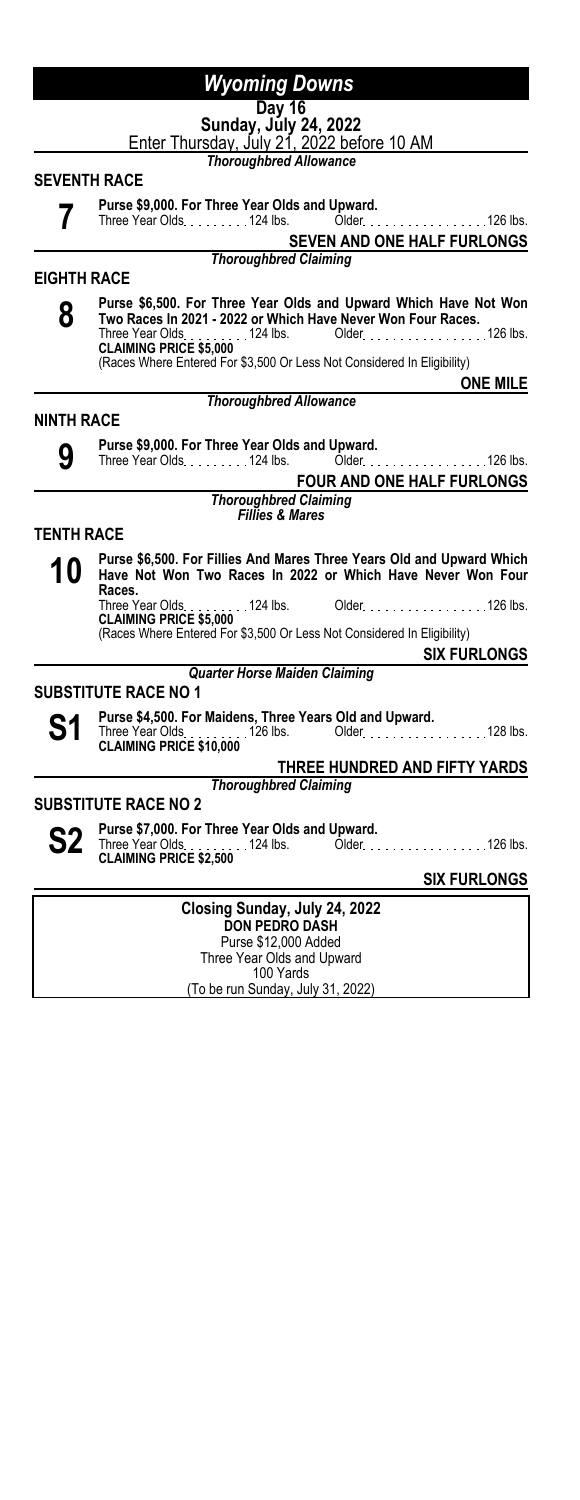### **Day 17 Saturday, July 30, 2022**

<u>Enter Wednesday, July 27, 2022 before 10 AM</u>

*Quarter Horse Maiden Registered Wyoming Bred*

# **FIRST RACE**



**Purse \$5,000. For Registered Wyoming Bred Maidens, Two Years Old. (If Race Fails To Fill With Six Or More Wyoming Breds, Open Entries Will Be**

**THREE HUNDRED AND FIFTY YARDS**

**SECOND RACE**

**Accepted)**

**2**

**Purse \$5,000. For Maidens, Three Years Old and Upward.**

*Quarter Horse Maiden*

Three Year Olds. . . . . . . . . 126 lbs. Older. . . . . . . . . . . . . . . . 128 lbs. **THREE HUNDRED AND FIFTY YARDS**

*Quarter Horse Claiming*

### **THIRD RACE**



**Purse \$6,500. For Three Year Olds and Upward For Three Year Olds and Older which Have Run At the 2022 Wyoming Downs Meet and Have Not Won A Race at The 2022 Meet.** Older. . . . . . . . . . . . . . . . . 128 lbs. **CLAIMING PRICE \$5,000**

### **THREE HUNDRED YARDS**

**FOURTH RACE**

**Purse \$5,000. For Maidens, Three Years Old and Upward.** Older New York 126 lbs.

*Quarter Horse Maiden*

**EIGHT HUNDRED AND SEVENTY YARDS** *Quarter Horse Claiming*

### **FIFTH RACE**



**4**

**Purse \$8,000. For Three Year Olds and Upward Which Have Not Won A Race Since January 30 or Which Have Never Won Four Races.** Three Year Olds <sub>1</sub> . . . . . . . 126 lbs. Older . . . . . . . . . . . . . . . . . 128 lbs.<br>**CLAIMING PRICE \$7,500** 

**TWO HUNDRED AND TWENTY YARDS**

*Thoroughbred Maiden Claiming Registered Wyoming Bred*

### **SIXTH RACE**



**Purse \$4,500. For Registered Wyoming Bred Maidens, Three Years Old.** Weight 124 lbs. **CLAIMING PRICE \$10,000 (If Race Fails To Fill With Six Or More Wyoming Breds, Open Entries Will Be Accepted)**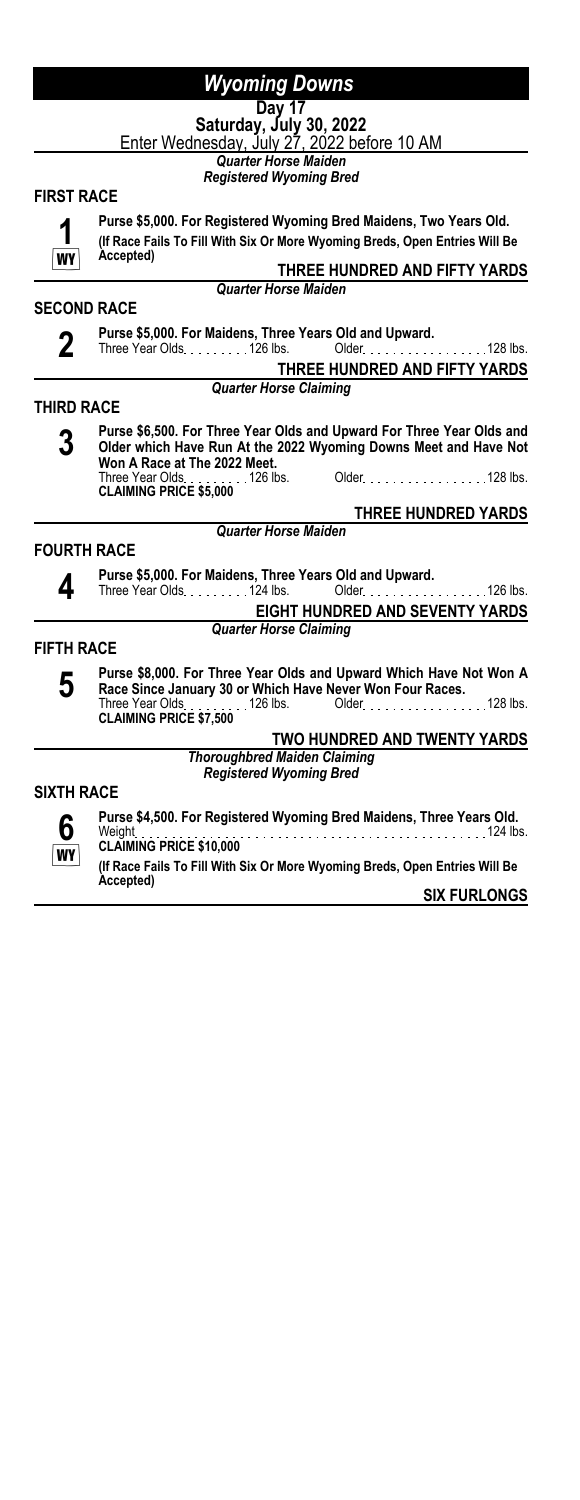#### **Day 17 Saturday, July 30, 2022**

<u>Enter Wednesday, July 27, 2022 before 10 AM</u>

*Thoroughbred Claiming*

*Fillies & Mares*

# **SEVENTH RACE**

|                    | Purse \$6,000. For Fillies And Mares Three Years Old and Upward For<br>Fillies and Mares Three Year Olds and Older Which Have Run at The<br>Wyoming Downs 2022 Meet and Have Not Run Third or Better.<br>Three Year Olds. 124 lbs.<br>Older. 126 lbs.<br><b>CLAIMING PRICE \$2,500</b> |
|--------------------|----------------------------------------------------------------------------------------------------------------------------------------------------------------------------------------------------------------------------------------------------------------------------------------|
|                    | <b>SIX FURLONGS</b>                                                                                                                                                                                                                                                                    |
|                    | <b>Thoroughbred Allowance</b>                                                                                                                                                                                                                                                          |
| <b>EIGHTH RACE</b> |                                                                                                                                                                                                                                                                                        |
| 8                  | Purse \$7,000. For Three Year Olds and Upward Which Have Never Won<br>Two Races.                                                                                                                                                                                                       |
|                    | Three Year Olds. 124 lbs.<br>Older <i>black of the state of the state 126</i> lbs.                                                                                                                                                                                                     |
|                    | FIVE AND ONE HALF FURLONGS                                                                                                                                                                                                                                                             |
|                    | <b>Thoroughbred Claiming</b>                                                                                                                                                                                                                                                           |
| <b>NINTH RACE</b>  |                                                                                                                                                                                                                                                                                        |
| 9                  | Purse \$6,500. For Three Year Olds and Upward Which Have Not Won A<br>Race In 2022 or Which Have Never Won Four Races.                                                                                                                                                                 |
|                    | Three Year Olds. 124 lbs. Older. 126 lbs.<br>CLAIMING PRICE \$5,000                                                                                                                                                                                                                    |
|                    | FIVE AND ONE HALF FURLONGS                                                                                                                                                                                                                                                             |
|                    | <b>Thoroughbred Starter Optional Claiming</b>                                                                                                                                                                                                                                          |
| <b>TENTH RACE</b>  |                                                                                                                                                                                                                                                                                        |
| 10                 | Purse \$6,000. For Three Year Olds and Upward Which Have Started For<br>A Claiming Price Of \$3,500 Or Less In 2022 or Claiming Price \$5,000.<br>Three Year Olds. 124 lbs.<br>Older 126 lbs.<br><b>CLAIMING PRICE \$5,000</b>                                                         |
|                    | <b>SIX FURLONGS</b>                                                                                                                                                                                                                                                                    |
|                    | <b>Quarter Horse Allowance</b>                                                                                                                                                                                                                                                         |
|                    | <b>SUBSTITUTE RACE NO 1</b>                                                                                                                                                                                                                                                            |
|                    | Purse \$9,000. For Three Year Olds and Upward.<br>Three Year Olds. 126 lbs.<br>128 lbs.<br>$Older.$                                                                                                                                                                                    |
|                    | <b>FIVE HUNDRED AND FIFTY YARDS</b>                                                                                                                                                                                                                                                    |
|                    | <b>Thoroughbred Maiden Claiming</b>                                                                                                                                                                                                                                                    |
|                    | <b>SUBSTITUTE RACE NO 2</b>                                                                                                                                                                                                                                                            |
|                    | Purse \$4,500. For Maidens, Three Years Old.                                                                                                                                                                                                                                           |
|                    | Weight<br>CLAIMING PRICE \$10,000                                                                                                                                                                                                                                                      |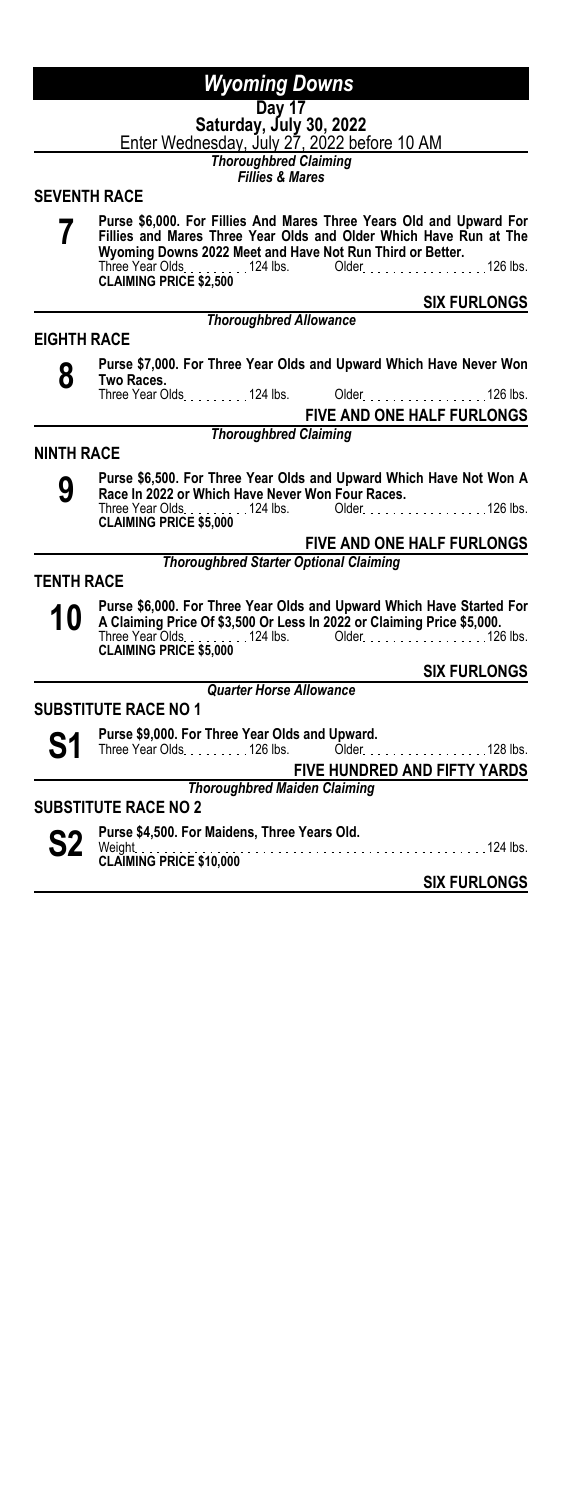# **Day 18**

**Sunday, July 31, 2022** <u>Enter Thursday, July 28, 2022 before 10 AM</u>

*Quarter Horse Claiming Registered Wyoming Bred*

#### **FIRST RACE**

**1 WY Purse \$7,500. For Registered Wyoming Bred Three Year Olds and Upward Which Have Not Won Three Races In 2021 - 2022 or Which Have Never Won Four Races.** Older. . . . . . . . . . . . . . . . . 128 lbs. **CLAIMING PRICE \$10,000**<br>**CLAIMING PRICE \$10,000**<br>(*IF* P **(If Race Fails To Fill With Six Or More Wyoming Breds, Open Entries Will Be Accepted) TWO HUNDRED AND TWENTY YARDS** *Quarter Horse Claiming* **SECOND RACE 2 Purse \$7,000. For Three Year Olds and Upward Which Have Not Won Two Races In 2021 - 2022 or Which Have Never Won Three Races.** Older 128 lbs. Three Year Olds.<br>**CLAIMING PRICE \$7,500**<br>**CLAIMING PRICE \$7,500 condition Eligibility Preferred. THREE HUNDRED YARDS The 4th Running of** *GARY WAITE MAIDEN STAKES MAIDEN THREE YEAR OLDS AND OLDER, AS OF JANUARY 1, 2022. TRIALS TO BE RUN ON JULY 17, 2022. Quarter Horse Stakes* **THIRD RACE 3 Purse \$12,000-Added. FOR MAIDEN THREE YEAR OLDS AND OLDER<br><b>AS OF JANUARY 1, 2021.** (AS RECOGNIZED BY AQHA RECORDS).<br>TRIALS TO BE RUN ON JULY 17, 2022. 3 YR. OLDS - 126 Lbs OLDER -128 Lbs. **THREE HUNDRED AND THIRTY YARDS The 6th Running of** *DON PEDRO DASH Quarter Horse Stakes* **FOURTH RACE 4**

Purse \$12,000-Added. THREE YEAR OLDS AND OLDER. FREE<br>NOMINATIONS DUE BY JULY 24, 2022 BY 2:00 PM. \$150 TO ENTER HIGH<br>MONEY EARNERS 2021-2022 AT TIME OF NOMINATION PREFERRED.<br>3YR. OLDS--126 Lbs OLDER---128 Lbs.<br>Nominations

**100 YARDS**

#### *Thoroughbred Maiden Claiming Registered Wyoming Bred*

#### **FIFTH RACE**



**Purse \$4,500. For Registered Wyoming Bred Maidens, Three Years Old and Upward.** Older No. 100 . 100 . 126 lbs.

**CLAIMING PRICE \$10,000**

#### **ONE MILE**

**SIXTH RACE**

**6 Purse \$7,000. For Three Year Olds and Upward Which Have Never Won Four Races.**<br>Three Year Olds. Three Year Olds <sub>.</sub> . . . . . . . 124 lbs. Older . . . . . . . . . . . . . . . . . 126 lbs.<br>**CLAIMING PRICE \$7,500** 

*Thoroughbred Claiming*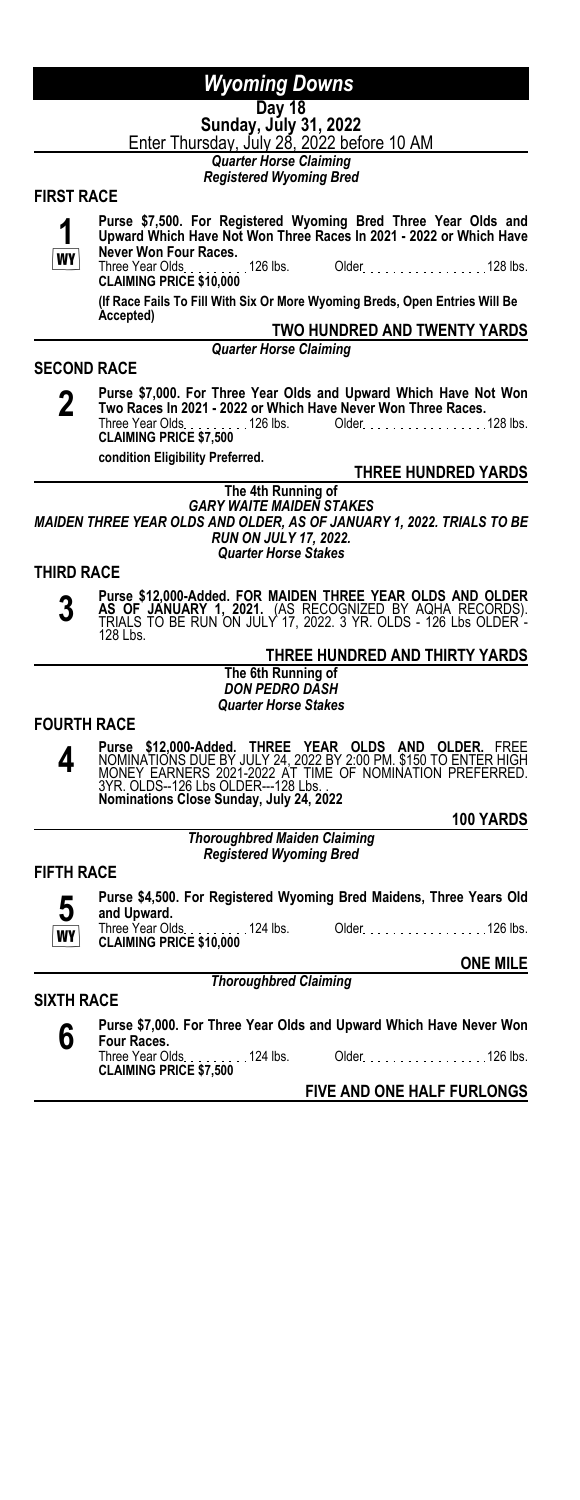|                     | Wyoming Downs                                                                                             |
|---------------------|-----------------------------------------------------------------------------------------------------------|
|                     | <b>Day 18</b>                                                                                             |
|                     | Sunday, July 31, 2022<br>Enter Thursday, July 28, 2022 before 10 AM                                       |
|                     | <b>Thoroughbred Claiming</b>                                                                              |
| <b>SEVENTH RACE</b> | <b>Fillies &amp; Mares</b>                                                                                |
|                     | Purse \$6,000. For Fillies And Mares Three Years Old and Upward Which                                     |
|                     | Have Never Won Three Races.                                                                               |
|                     | Three Year Olds<br>. 124 lbs. Older. 126 lbs.<br><b>CLAIMING PRICE \$5,000</b>                            |
|                     | <b>Condition Eligibility Preferred.</b><br>FIVE AND ONE HALF FURLONGS                                     |
|                     | <b>Thoroughbred Claiming</b>                                                                              |
|                     | <b>Registered Wyoming Bred</b>                                                                            |
| <b>EIGHTH RACE</b>  |                                                                                                           |
| 8                   | Purse \$6,500. For Registered Wyoming Bred Three Year Olds and<br>Upward Which Have Never Won Four Races. |
| WY                  | <b>CLAIMING PRICE \$5,000</b>                                                                             |
|                     | <b>SIX FURLONGS</b>                                                                                       |
|                     | <b>Thoroughbred Claiming</b>                                                                              |
| <b>NINTH RACE</b>   |                                                                                                           |
| 9                   | Purse \$7,500. For Three Year Olds and Upward.                                                            |
|                     | Three Year Olds. 124 lbs. Older. 126 lbs.<br><b>CLAIMING PRICE \$5,000</b>                                |
|                     | <b>SEVEN AND ONE HALF FURLONGS</b>                                                                        |
|                     | <b>Thoroughbred Claiming</b>                                                                              |
| TENTH RACE          |                                                                                                           |
|                     | Purse \$7,000. For Three Year Olds and Upward.                                                            |
|                     |                                                                                                           |
|                     | <b>ONE MILE</b><br><b>Quarter Horse Allowance</b>                                                         |
|                     | <b>SUBSTITUTE RACE NO 1</b>                                                                               |
|                     | Purse \$7,000. For Two Year Olds Which Have Never Won Two Races.                                          |
|                     | Weight                                                                                                    |
|                     | THREE HUNDRED AND FIFTY YARDS                                                                             |
|                     | <b>Quarter Horse Claiming</b><br><b>SUBSTITUTE RACE NO 2</b>                                              |
|                     | Purse \$7,500. For Three Year Olds and Upward.                                                            |
|                     |                                                                                                           |
|                     | <b>CLAIMING PRICE \$5,000</b>                                                                             |
|                     | <b>EIGHT HUNDRED AND SEVENTY YARDS</b>                                                                    |
|                     | Closing Saturday, July 30, 2022<br><b>PARKER SPEED HANDICAP</b>                                           |
|                     | Purse \$13,000 Added                                                                                      |
|                     | Three Year Olds and Upward                                                                                |
|                     | Four And One Half Furlongs<br>(To be run Saturday, August 6, 2022)                                        |
|                     | Closing Sunday, July 31, 2022                                                                             |
|                     | AU REVOIR HANDICAP                                                                                        |
|                     | Purse \$14,000 Added<br>Three Year Olds and Upward                                                        |

One Mile

(To be run Sunday, August 7, 2022)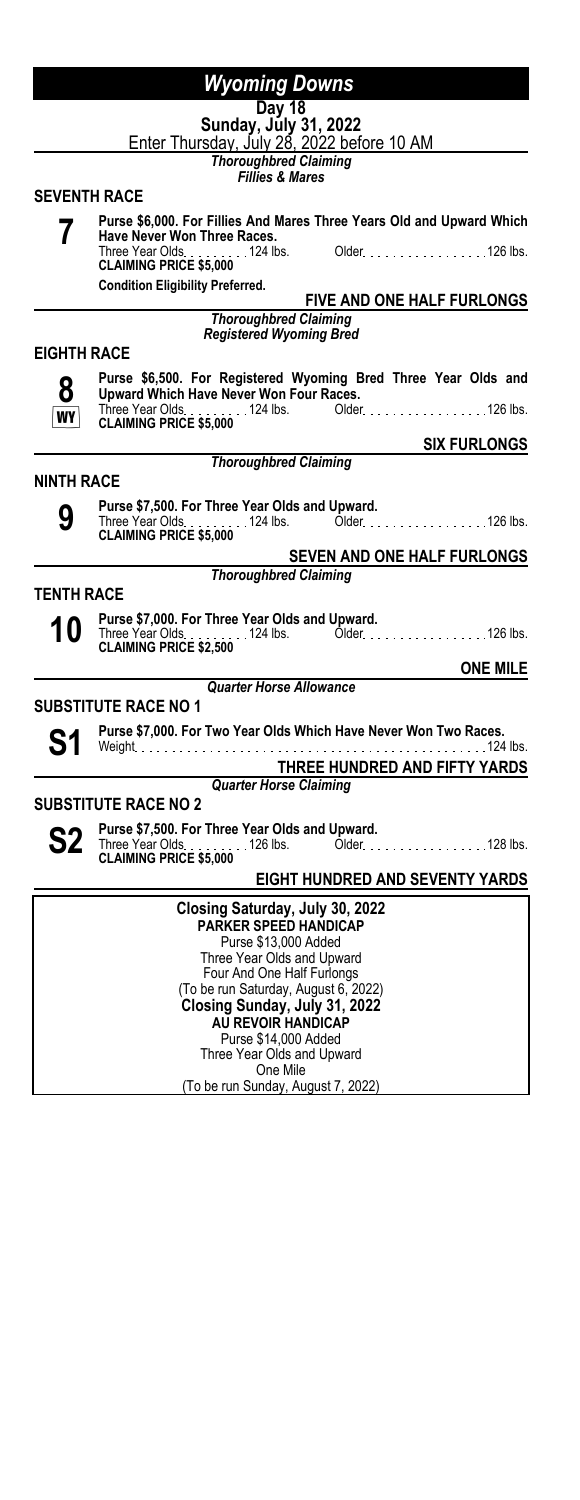**Day 19**

**Saturday, August 6, 2022** Enter Wednesday, August 3, 2022 before 10 AM

**The 2nd Running of**

*WYOMING DOWNS DERBY TRIALS RUN ON JULY 23, 2022*

*Quarter Horse Derby*

# **FIRST RACE**

**1**

**Purse \$16,000-Added. For Three Year Olds which have nominated and remain eligible.** TRIALS TO BE RUN ON JULY 23, 2022. 3 YR OLDS - 126

#### *Quarter Horse Allowance*

**FOUR HUNDRED YARDS**

### **SECOND RACE**

Lbs.

**2**

**Purse \$9,000. For Three Year Olds.** Weight 126 lbs. **For Those Three Year Olds Which Did Not Qualify For The Finals Of The Wyoming Downs Derby. (Fastest Times Preferred.) THREE HUNDRED AND FIFTY YARDS**

*Quarter Horse Maiden*

*Registered Wyoming Bred*

### **THIRD RACE**



**Purse \$5,000. For Registered Wyoming Bred Maidens, Two Years Old. (If Race Fails To Fill With Six Or More Wyoming Breds, Open Entries Will Be Accepted)**

**THREE HUNDRED AND FIFTY YARDS** *Quarter Horse Maiden*

### **FOURTH RACE**



**Purse \$5,000. For Maidens, Three Years Old and Upward.** Older 128 lbs.

# **THREE HUNDRED AND FIFTY YARDS**

*Quarter Horse Allowance*

# **FIFTH RACE**

**5**

**Purse \$9,000. For Three Year Olds and Upward.**<br>Three Year Olds. . . . . . . . . 126 lbs. Older. . . . . . . . . . . . . . . . 128 lbs.

**FIVE HUNDRED AND FIFTY YARDS**

#### **The 5th Running of** *PARKER SPEED HANDICAP Thoroughbred Handicap*

### **SIXTH RACE**

**6 Purse \$13,000-Added. THREE YEAR OLDS AND UPWARD.** FREE<br>NOMINATIONS DUE NO LATER THAN JULY 30, 2022 BY 2:00 PM . \$150<br>TO ENTER. (HIGH WEIGHTS PREFFERED).<br>**Nominations Close Saturday, July 30, 2022** 

# **FOUR AND ONE HALF FURLONGS**

**The 2nd Running of** *ROD GALLOWAY TB DERBY TRIALS RUN ON JULY 23, 2022 Thoroughbred Stakes*

### **SEVENTH RACE**

**7**

**Purse \$16,000-Added. For Three Year Olds which have nominated and remain eligible.** TRIALS TO BE RUN ON JULY 23, 2022. 3 YR OLDS - 126 Lbs.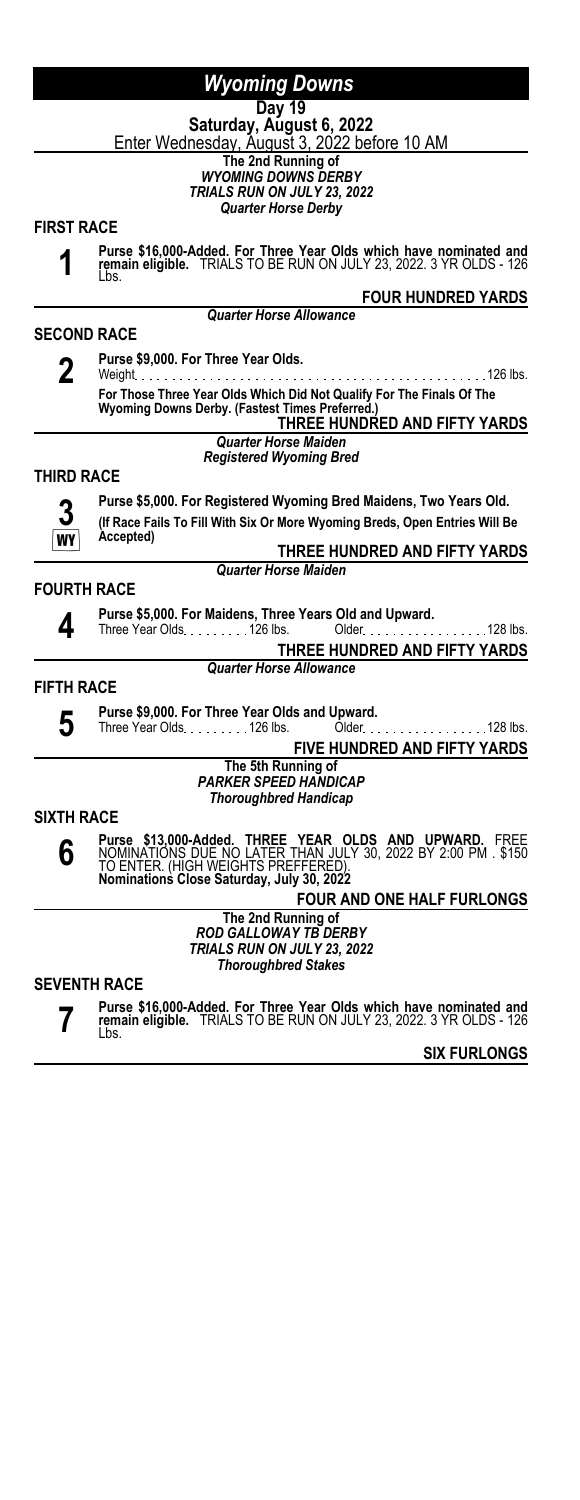**Day 19**

**Saturday, August 6, 2022** Enter Wednesday, August 3, 2022 before 10 AM

*Thoroughbred Allowance*

### **EIGHTH RACE**

| Purse \$7,000. For Three Year Olds and Upward Which Have Never Won<br>Two Races. |                                |  |                                   |  |
|----------------------------------------------------------------------------------|--------------------------------|--|-----------------------------------|--|
| Three Year Olds. 124 lbs. Older. 126 lbs.                                        |                                |  |                                   |  |
|                                                                                  |                                |  | <b>FIVE AND ONE HALF FURLONGS</b> |  |
| <b>Thoroughbred Maiden Claiming</b>                                              |                                |  |                                   |  |
|                                                                                  | <b>Registered Wyoming Bred</b> |  |                                   |  |

#### **NINTH RACE**

**9 Purse \$4,500. For Registered Wyoming Bred Maidens, Three Years Old.** Weight 124 lbs. **CLAIMING PRICE \$10,000**

**(If Race Fails To Fill With Six Or More Wyoming Breds, Open Entries Will Be Accepted) SIX FURLONGS**

*Thoroughbred Claiming*

### **TENTH RACE**

**10 Purse \$6,500. For Three Year Olds and Upward Which Have Not Won A**<br>**Race In 2022 or Which Have Never Won Four Races.**<br>Three Year Olds Three Year Olds <sub>1</sub> . . . . . . . 124 lbs. Older . . . . . . . . . . . . . . . . . 126 lbs.<br>**CLAIMING PRICE \$5,000** 

### **FIVE AND ONE HALF FURLONGS**

*Quarter Horse Allowance*

# **SUBSTITUTE RACE NO 1**

**S1 Purse \$9,000. For Three Year Olds and Upward.**<br>126 lbs. **S100 Clubs.** Mate

Older 128 lbs.

**100 YARDS**

#### *Thoroughbred Maiden Claiming*

# **SUBSTITUTE RACE NO 2**

**S2 Purse \$4,000. For Maidens, Three Years Old and Upward.**<br>
CLAIMING PRICE \$5,000<br>
CLAIMING PRICE \$5,000

#### **FIVE AND ONE HALF FURLONGS** *Thoroughbred Claiming*

# **SUBSTITUTE RACE NO 3**

**S3 Purse \$6,000. For Three Year Olds and Upward Which Have Not Won A Race In 2022 or Which Have Never Won Four Races.** Older. . . . . . . . . . . . . . . . . 126 lbs. **CLAIMING PRICE \$2,500**<br>CLAIMING PRICE \$2,500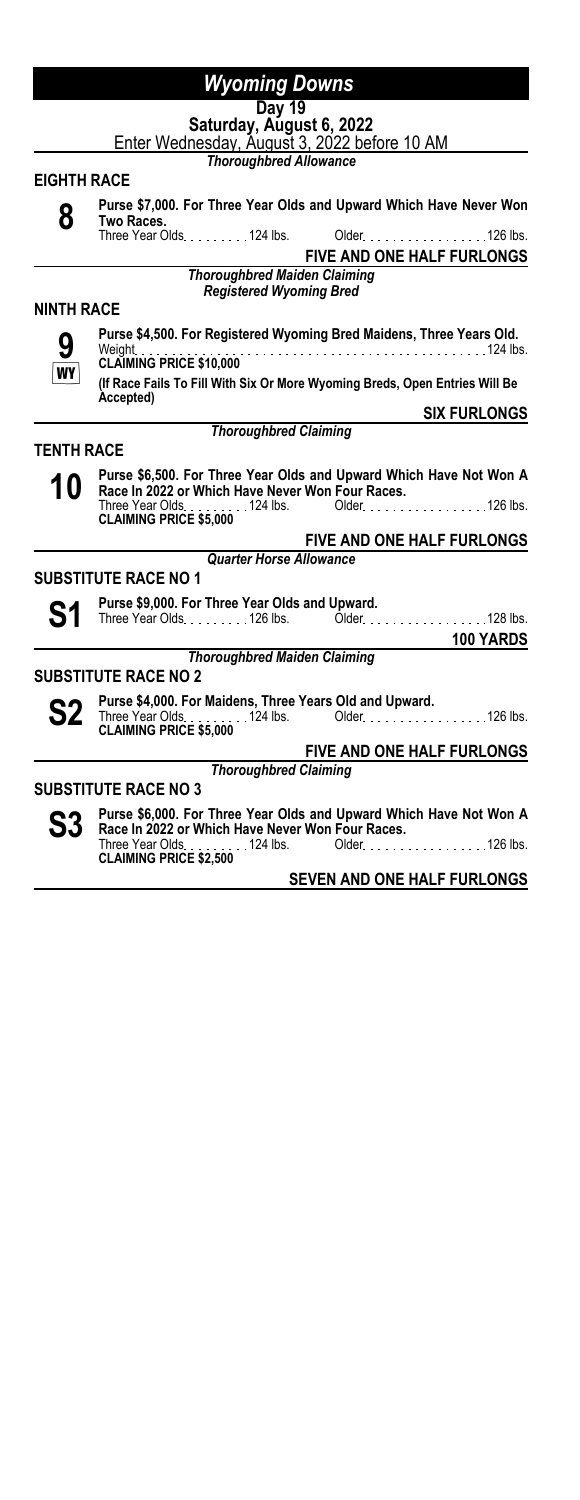# **Day 20**

**Sunday, August 7, 2022** <u>Enter Thursday, August 4, 2022 before 10 AM</u>

**The 6th Running of**

*WYOMING DOWNS FUTURITY TRIALS RUN ON JULY 23, 2022 Quarter Horse Futurity*

**FIRST RACE**

**1**

**Purse \$30,000-Added. FOR TWO YEAR OLDS WHICH HAVE NOMINATED AND REMAIN ELIGIBLE.** TRIALS TO BE RUN ON JULY 23, 2022. 2YR. OLDS---124 Lbs.

**THREE HUNDRED AND FIFTY YARDS**

**FOUR HUNDRED YARDS**

*Quarter Horse Allowance*

**SECOND RACE**

**2**

**Purse \$9,000. For Two Year Olds.** Weight 124 lbs. **For Those Two Year Olds Which Did Not Qualify For The Finals Of The Wyoming Downs Futurity. (Fastest Times Preferred.) THREE HUNDRED AND FIFTY YARDS**

*Quarter Horse Allowance Registered Wyoming Bred*

### **THIRD RACE**

**3** WY

**4**

**Purse \$9,000. For Registered Wyoming Bred Three Year Olds.** . . . . . . . . . . . . . .

**(If Race Fails To Fill With Six Or More Wyoming Breds, Open Entries Will Be Accepted)**

**FOURTH RACE**

**Purse \$5,000. For Maidens, Two Years Old.**

Weight 124 lbs. **TWO HUNDRED AND FIFTY YARDS**

*Quarter Horse Maiden*

*Quarter Horse Allowance*

# **FIFTH RACE**

**5 Purse \$7,500. For Three Year Olds and Upward Which Have Never Won Three Races.** 128 lbs.<br>Three Year Olds. . . . . . . . . 126 lbs. Older. . . . . . . . . . . . . . . . . 128 lbs.

**Condition Eligibility Preferred.**

**THREE HUNDRED AND FIFTY YARDS The 4th Running of**

*AU REVOIR HANDICAP Thoroughbred Handicap*

**SIXTH RACE**

**6**

Purse \$14,000-Added. THREE YEAR OLDS AND UPWARD FREE<br>NOMINATIONS NO LATER THAN JULY 31, 2022 BY 2:00 PM. \$150 TO<br>ENTER.(HIGH WEIGHTS PREFERRED.)<br>Nominations Close Sunday, July 31, 2022

**ONE MILE**